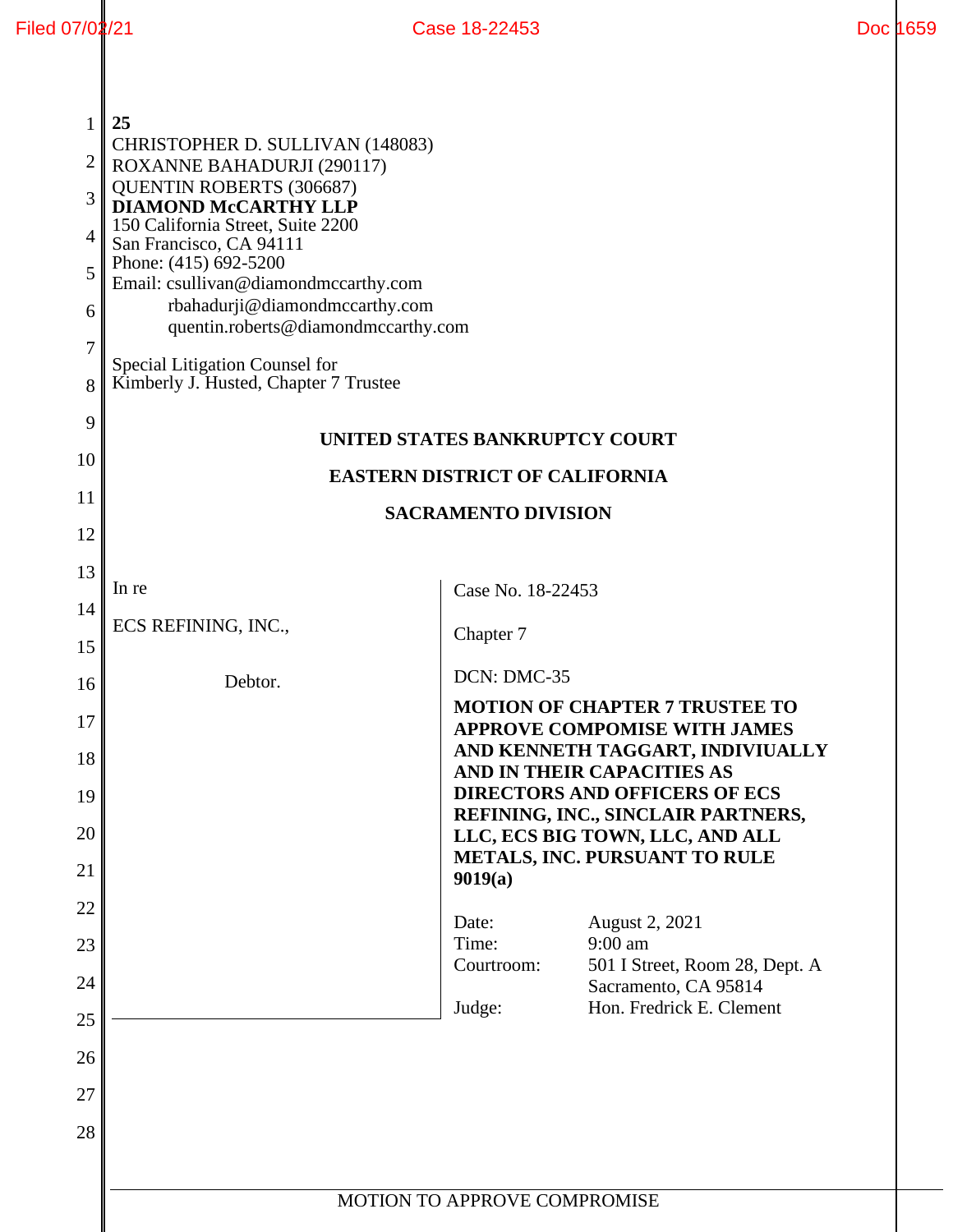# **Table of Contents**

| 1              | <b>Table of Contents</b> |                                                                                       |  |
|----------------|--------------------------|---------------------------------------------------------------------------------------|--|
| $\overline{2}$ | I.                       |                                                                                       |  |
| 3              | П.                       |                                                                                       |  |
|                | III.                     |                                                                                       |  |
| 4              |                          | A.                                                                                    |  |
| 5              |                          | <b>B.</b>                                                                             |  |
| 6              |                          | $\mathbf{C}$ .                                                                        |  |
|                |                          | D.                                                                                    |  |
| 7              |                          | E.<br>F.                                                                              |  |
| 8              |                          | G.                                                                                    |  |
| 9              |                          | H.                                                                                    |  |
| 10             | IV.                      |                                                                                       |  |
|                |                          | A.                                                                                    |  |
| 11             |                          |                                                                                       |  |
| 12             |                          |                                                                                       |  |
| 13             |                          | 3. Complexity, Expense, Inconvenience and Delay of Litigation 16                      |  |
| 14             |                          | The Court Should Determine the Adversary Proceeding Settlement Agreement<br><b>B.</b> |  |
| 15             |                          |                                                                                       |  |
|                | V.                       |                                                                                       |  |
| 16             |                          |                                                                                       |  |
| 17             |                          |                                                                                       |  |
| 18             |                          |                                                                                       |  |
| 19             |                          |                                                                                       |  |
| 20             |                          |                                                                                       |  |
| 21             |                          |                                                                                       |  |
| 22             |                          |                                                                                       |  |
| 23             |                          |                                                                                       |  |
| 24             |                          |                                                                                       |  |
| 25             |                          |                                                                                       |  |
| 26             |                          |                                                                                       |  |
| 27             |                          |                                                                                       |  |
| 28             |                          |                                                                                       |  |
|                |                          | $\mathbf{i}$                                                                          |  |
|                |                          |                                                                                       |  |
|                |                          | MOTION TO APPROVE COMPROMISE                                                          |  |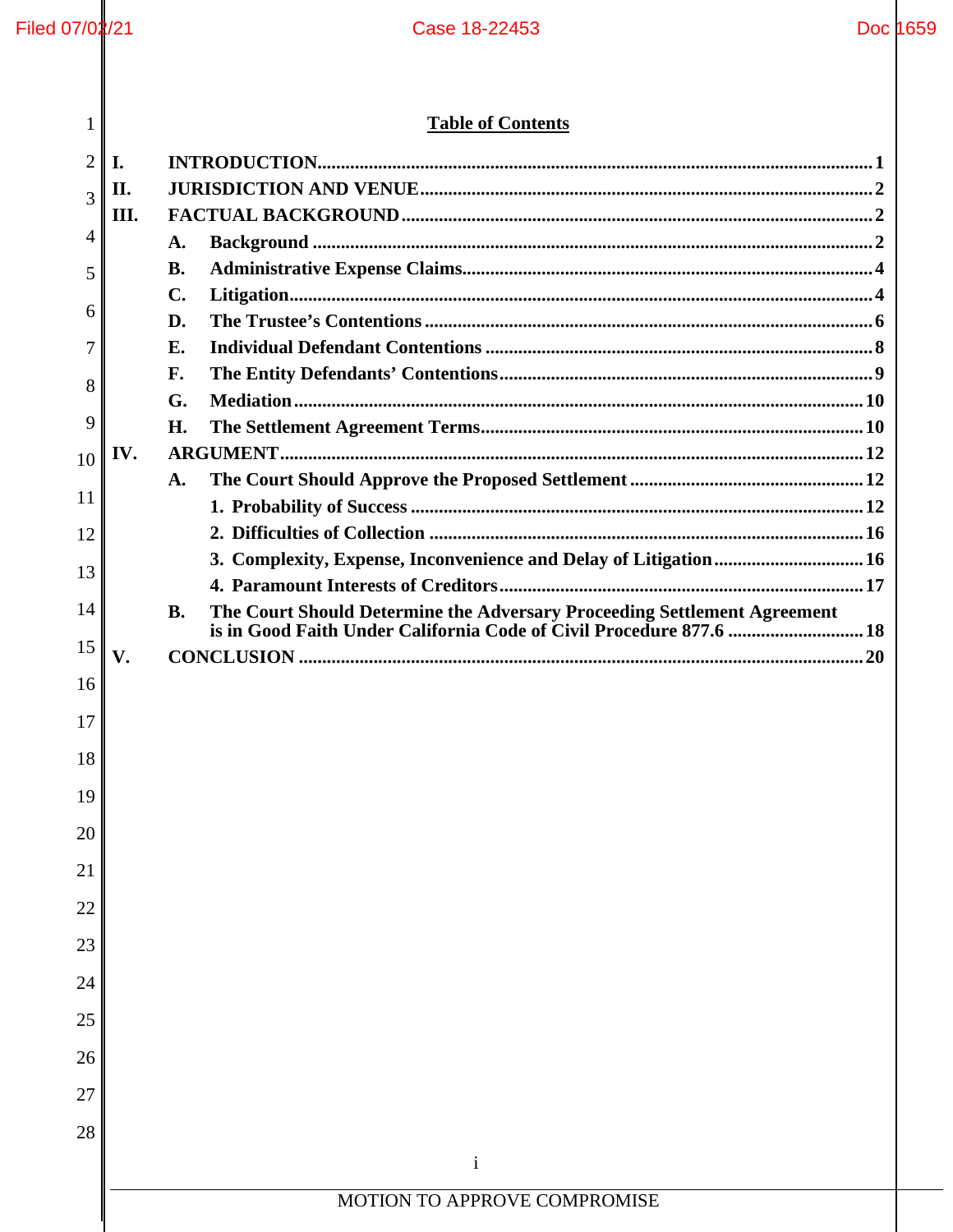| 1       | <b>Table of Authorities</b>                                                               |  |
|---------|-------------------------------------------------------------------------------------------|--|
| 2       | Page(s)                                                                                   |  |
| 3       | <b>Cases</b>                                                                              |  |
| 4       | A&C Properties,                                                                           |  |
| 5       |                                                                                           |  |
| 6       | Berg & Berg Enter., LLC v. Boyle,                                                         |  |
| 7       | Brehm v. Eisner,                                                                          |  |
| 8       |                                                                                           |  |
| 9<br>10 | Federal Sav. & Loan Ins. Corp. v. Butler,                                                 |  |
| 11      | Goodwin v. Mickey Thompson Entm't Group, Inc. (In re Mickey Thompson Entm't Group, Inc.), |  |
| 12      |                                                                                           |  |
| 13      | In re Blair,                                                                              |  |
| 14      | In re Jacks,                                                                              |  |
| 15      |                                                                                           |  |
| 16      | In re Orchard Enters., Inc. Stockholder Litig.,                                           |  |
| 17      |                                                                                           |  |
|         | $18$   In re Pacific Gas & Elec. Co.,                                                     |  |
| 19      | In re Spirtos,                                                                            |  |
| 20      | No. ADV.AD 02-02726-AA, 2006 WL 6811021 (9th Cir. BAP May 19, 2006) 12                    |  |
| 21      | In re Walt Disney Co. Derivative Litig.,                                                  |  |
| 22      |                                                                                           |  |
| 23      | In re Woodson,                                                                            |  |
| 24      | Mason & Dixon Intermodal, Inc. v. Lapmaster Int'l LLC,                                    |  |
| 25      |                                                                                           |  |
| 26      | North American Catholic Educational Programming Foundation, Inc. v. Gheewalla,            |  |
| 27      |                                                                                           |  |
| 28      |                                                                                           |  |
|         | $\overline{\mathbf{ii}}$                                                                  |  |
|         | MOTION TO APPROVE COMPROMISE                                                              |  |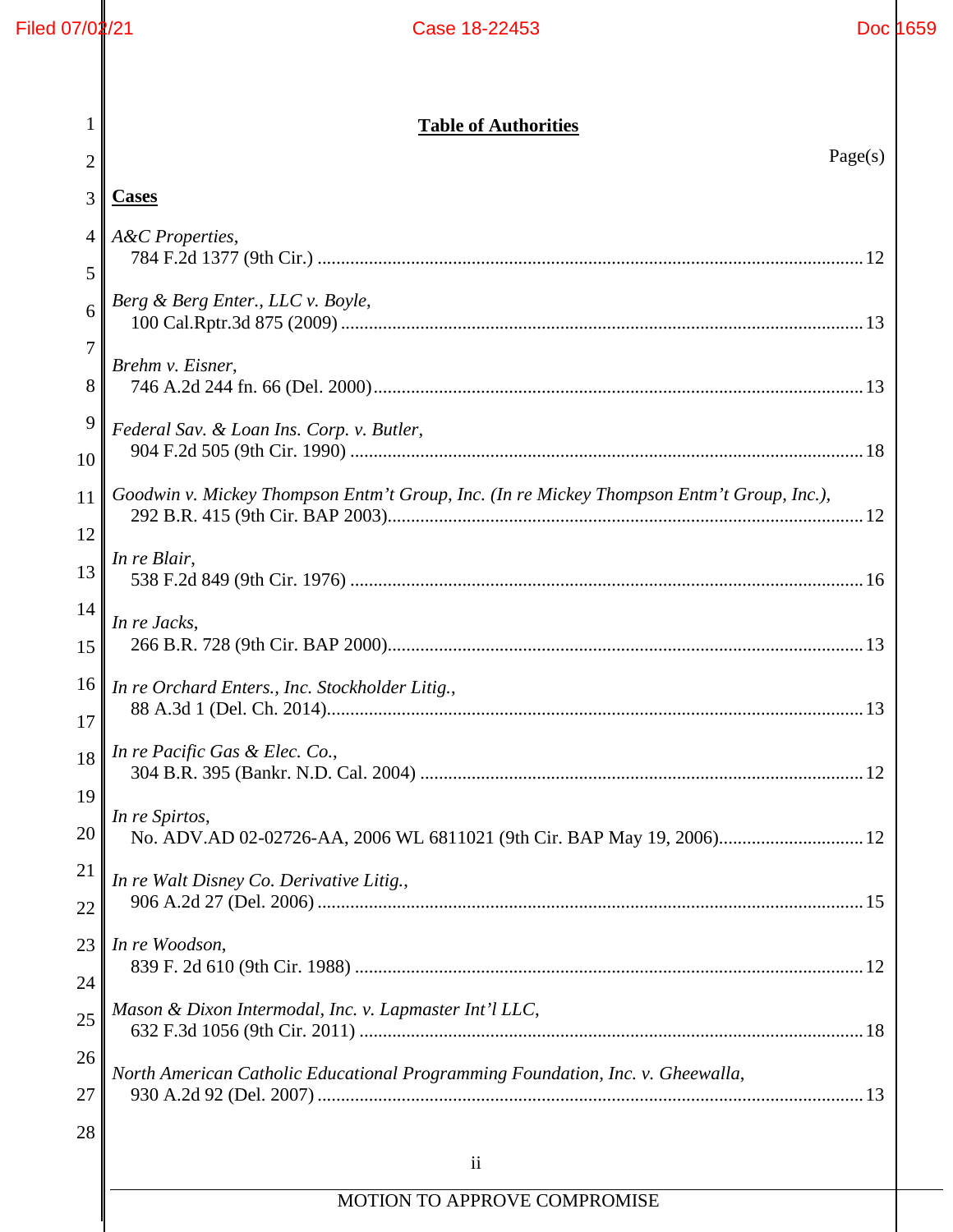| $\mathbf{1}$        | Tech-Bilt, Inc. v. Woodward-Clyde Associates, |  |  |  |
|---------------------|-----------------------------------------------|--|--|--|
| 2                   | <b>Statutes</b>                               |  |  |  |
| 3                   |                                               |  |  |  |
| $\overline{4}$<br>5 |                                               |  |  |  |
| 6                   |                                               |  |  |  |
| 7                   |                                               |  |  |  |
| 8                   |                                               |  |  |  |
| 9                   |                                               |  |  |  |
| 10                  |                                               |  |  |  |
| 11                  |                                               |  |  |  |
| 12                  |                                               |  |  |  |
| 13                  |                                               |  |  |  |
| 14                  |                                               |  |  |  |
| 15                  | <b>Rules</b>                                  |  |  |  |
| 16<br>17            |                                               |  |  |  |
| 18                  |                                               |  |  |  |
| 19                  |                                               |  |  |  |
| 20                  |                                               |  |  |  |
| 21                  |                                               |  |  |  |
| 22                  |                                               |  |  |  |
| 23                  |                                               |  |  |  |
| 24                  |                                               |  |  |  |
| 25                  |                                               |  |  |  |
| 26                  |                                               |  |  |  |
| 27                  |                                               |  |  |  |
| 28                  | iii                                           |  |  |  |
|                     | MOTION TO APPROVE COMPROMISE                  |  |  |  |
|                     |                                               |  |  |  |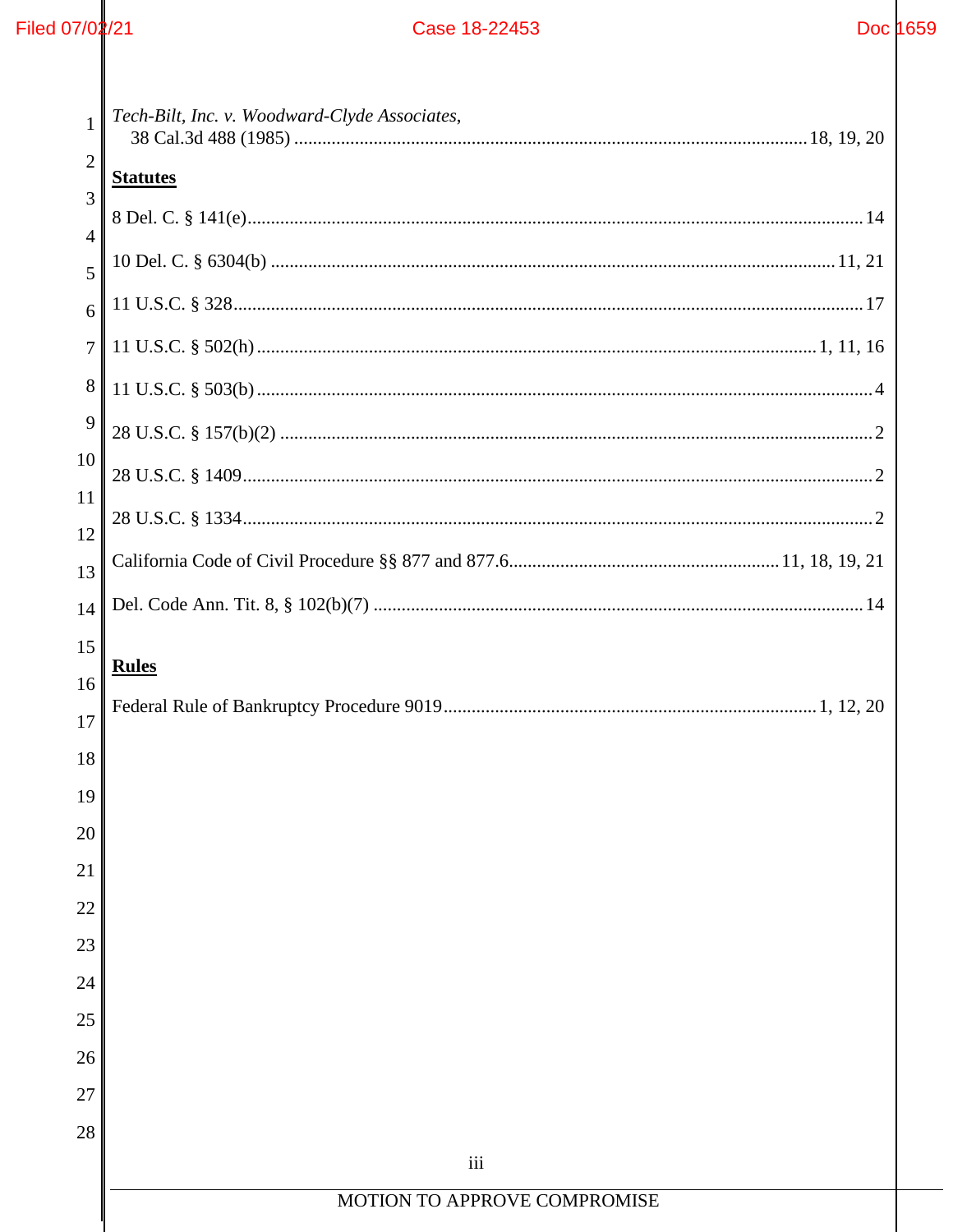### Filed 07/02/21 Doc 1659

<span id="page-4-0"></span>1

### **I. INTRODUCTION**

2 3 4 5 6 7 8 Plaintiff Kimberly J. Husted, the duly appointed Chapter 7 Trustee (the "Trustee") of the Estate of ECS Refining, Inc. ("ECS" or "Debtor"), hereby moves this Court for approval of a compromise with Kenneth Taggart and James Taggart, individually and in their capacity as directors and officers of ECS ("Individual Defendants" or "Taggarts") and entities Sinclair Partners, LLC, ECS Big Town, LLC, and All Metals, Inc. (the "Entity Defendants") pursuant to Federal Rule of Bankruptcy Procedure  $9019(a)$  $9019(a)$  $9019(a)$ <sup>1</sup>. The terms of the compromise are contained in the Settlement Agreement, a copy of which is submitted as Exhibit A to the Motion.

9 10 11 12 13 14 15 16 17 18 19 20 21 The settlement provides for payment of \$1.35 million to the Trustee for the benefit of the Estate in settlement of the claims brought by the Trustee in the adversary proceeding filed against the Individual Defendants and Entity Defendants, assigned Adversary Proceeding No. 20-02093 ("Adversary Proceeding"). In addition to the recovery of a significant sum, the settlement provides for Sinclair Partners, LLC and ECS Big Town, LLC to waive, release, and withdraw their sizeable administrative expense claims for post-petition rent in the amount of \$1,301,353.93. Furthermore, pursuant to the settlement, the Taggarts agree to cooperate in good faith with the Trustee's reasonable requests for information relevant to the allegations and defenses made by the parties in the lawsuit filed by the Trustee on behalf of the Estate against Snell & Wilmer, LLP (Snell & Wilmer)—the attorneys that filed the Debtor's bankruptcy—pending in the Superior Court of California for the County of San Joaquin. The Trustee and the Individual and Entity Defendants (collectively, "Parties") will grant full and complete mutual releases, and the Individual and Entity Defendants release any claims under 11 U.S.C. § 502(h).

22 23 24 25 26 27 The proposed settlement is the product of concerted efforts by the Trustee, all defendants, and the insurer of the directors' and officers' insurance policy, Liberty Insurance Underwriters, Inc. ("Liberty"). The Parties along with Liberty took part in extensive arms' length negotiations under the direction of the Honorable Philip J. Shefferly, retired Chief Judge for the U.S. Bankruptcy Court for the Eastern District of Michigan at an all-day mediation held on May 10, 2021. At the mediation, the Parties reached a settlement in principle and immediately went to work in memorializing those terms.

<span id="page-4-1"></span>28

<sup>1</sup> Hereinafter, the Federal Rules of Bankruptcy Procedure will be referred to as "Rule".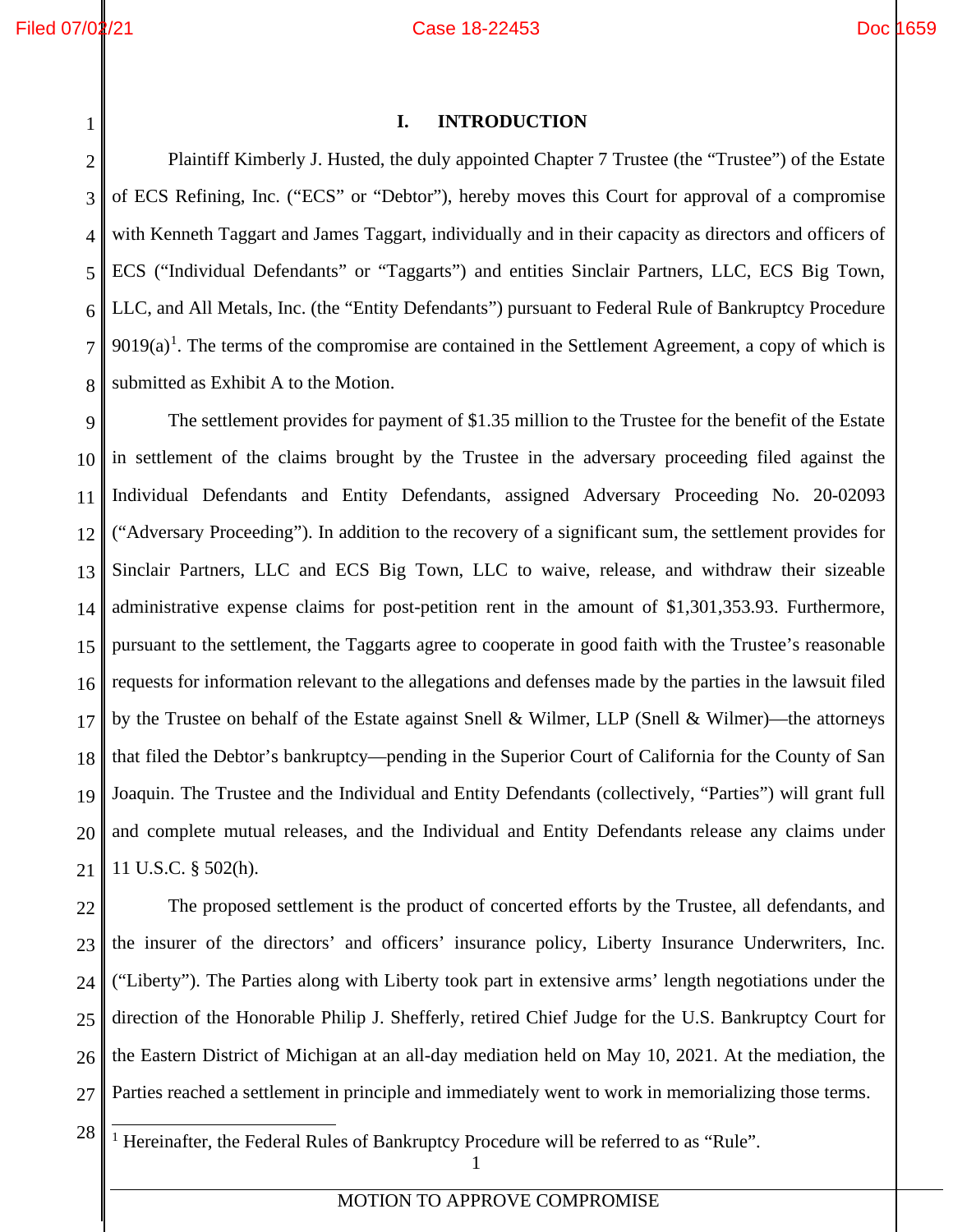2

3

4

5

<span id="page-5-0"></span>6

7

8

<span id="page-5-1"></span>9

<span id="page-5-2"></span>10

11

12

13

14

15

16

17

18

19

20

21

22

23

24

25

26

### Filed 07/02/21 Case 18-22453 Doc 1659

The Trustee believes in her informed business judgment and on advice of counsel that the terms of Settlement Agreement are fair and equitable, in the best interest of the estate, and should be approved by the Court. The Settlement Agreement represents a real benefit to the Estate and its creditors in providing (i) prompt cash recovery to the Estate, and (ii) the release of significant claims against the Estate. The settlement is a favorable result for the Estate and the Trustee requests that the Court approve the Settlement Agreement under the applicable Ninth Circuit standards. **II. JURISDICTION AND VENUE** This Court has jurisdiction to consider this Motion under 28 U.S.C. §§ 157 and 1334. Venue is proper pursuant to 28 U.S.C. § 1409. This is a core proceeding pursuant to 28 U.S.C. § 157(b)(2). **III. FACTUAL BACKGROUND A. Background**  ECS was founded by the Taggarts in the 1980s. ECS was primarily engaged in the business of electronics recycling. It started as a processor of post-manufacturing scrap and residues for original equipment manufacturers in Silicon Valley and later shifted its focus to processing post-consumer electronics as a vertically integrated electronics recycler. ECS provided recycling and asset disposition services ranging from e-waste shredding to information technology and industrial asset refurbishment and resale across the country. Declaration of Kimberly J. Husted in Support of the Motion ("Husted Decl.")  $\P$  3. ECS leased commercial space in California, Oregon, Texas, Ohio, and Arkansas. The largest facility was a 262,000 square feet warehouse space in Stockton, California. ECS leased the Stockton facility from Sinclair Partners, LLC pursuant to a 20-year lease dated March 1, 2011. The Taggarts are the managers of Sinclair Partners, LLC and the indirect or direct owners of the LLC. Husted Decl. ¶ 4. ECS also leased 216,000 square feet of industrial space in Mesquite, Texas. The lessor of the facility was ECS Big Town, LLC. On January 12, 2012, ECS entered into a 10.5 year lease with ECS Big Town, LLC to rent the Mesquite facility. The lease was amended in 2018 to allow ECS to lease additional space. The Taggarts are the indirect or direct owners of ECS Big Town, LLC. Husted Decl.

27

 $\P$  5.

28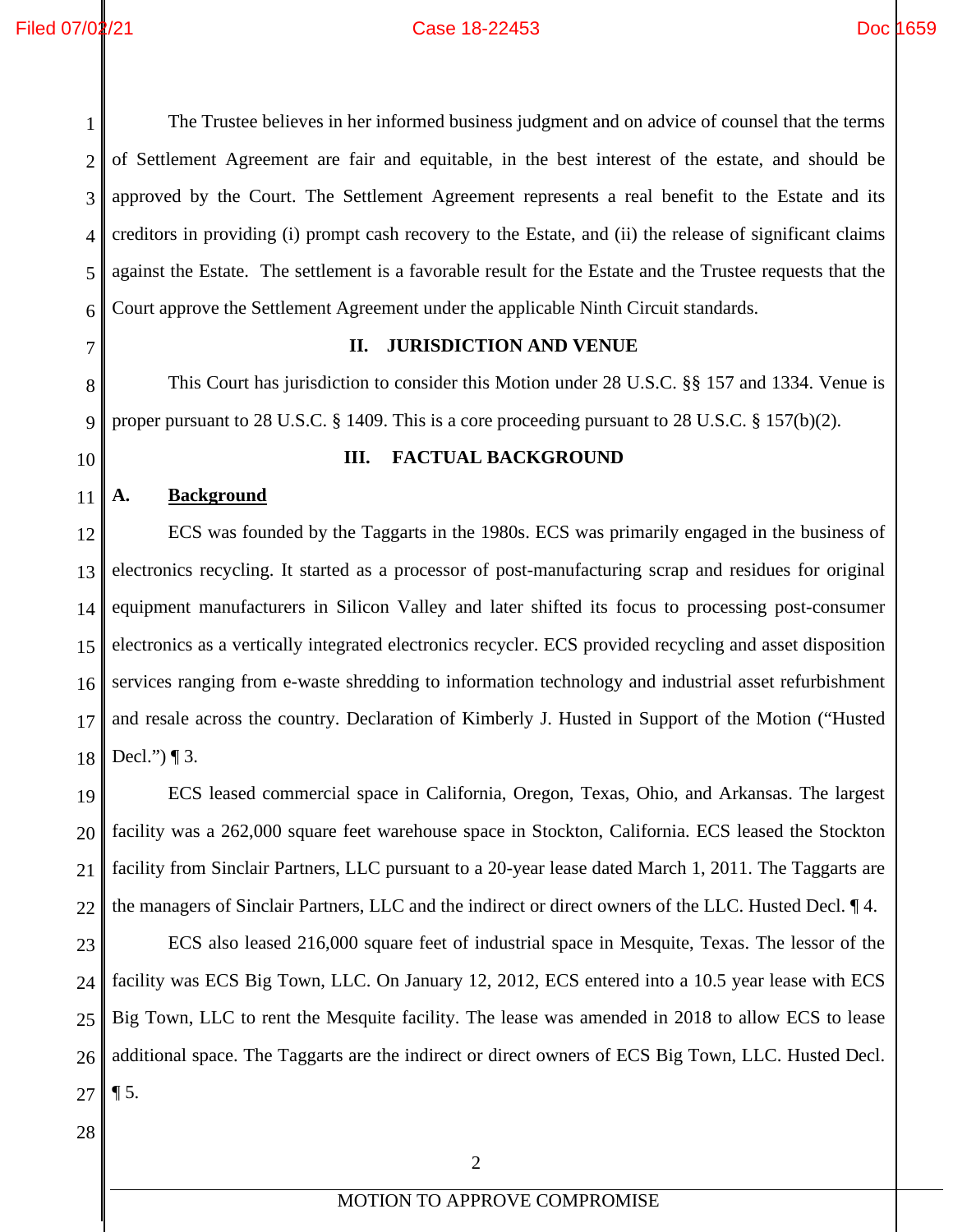All Metals, Inc. is a California Corporation formed in 1980s. The Taggarts are the indirect or direct owners of All Metals, Inc., James Taggart is the CEO of All Metals and Kenneth Taggart is the vice president. Husted Decl. ¶ 6.

4 5 6 7 ECS filed a voluntary petition under chapter 11 of Title 11 of the United States Code (the "Bankruptcy Code") on April 24, 2018 (the "Petition Date") in this Bankruptcy Court. The Debtor's bankruptcy was filed by the law firm of Snell & Wilmer. As of the Petition Date, the Taggarts were board members, officers, and shareholders of ECS. Husted Decl. ¶ 7.

8 9 10 11 12 13 14 15 16 17 On the Petition Date, Snell & Wilmer filed an emergency motion for an order authorizing the Debtor to obtain a \$6.0 million post-petition loan from Butch & Sundance, LLC (Bankr. Dkt. No. 12) ("DIP Loan Motion"). The DIP Loan Motion, prepared by Snell & Wilmer, misrepresented certain facts and did not contain adequate disclosures on a number of critical items, including the fact that Butch & Sundance, LLC was completely owned and managed by the Taggarts and that the Debtor's largest landlords who were to be paid from the proceeds of the DIP Loan were also owned and effectively managed by the Taggarts (Second Amended Complaint ("SAC"), ¶¶ 117-137). A review of the Bankruptcy Court filing reveals that the proposed order approving the DIP loan stated that the loan was "negotiated in good faith and at arm's length" between ECS and Butch & Sundance, LLC (DIP Loan Motion 32:9-10) even though insiders were on both sides of the transaction. Husted Decl. ¶ 8.

18 19 20 21 22 23 24 25 26 A continued hearing on the DIP Loan Motion was held on May 1, 2018. The recording of that hearing reveals that this Court stated, that given the onerous terms of the DIP Loan in favor of the lender, it was "troubling" and "striking" that the DIP Loan Motion did not affirmatively disclose to the Bankruptcy Court that Butch & Sundance, LLC was owned by the principals and shareholders of the Debtor. At that hearing, the Court further emphasized that the lack of disclosures was seemingly the product of "skullduggery or incompetence" on the part of the Debtor's attorneys, Snell & Wilmer. During the period that ECS operated as a debtor-in-possession, Snell & Wilmer failed to file any schedules on behalf of the Debtor. Snell & Wilmer's failure to file the schedules added a heavy load to the estate trustees and impeded the management of the estate. Husted Decl. ¶ 9.

27 28 On May 2, 2018, the Debtor and SummitBridge National Investments V, LLC ("SummitBridge") stipulated to the appointment of a Chapter 11 trustee (Bankr. Dkt. No. 91). On May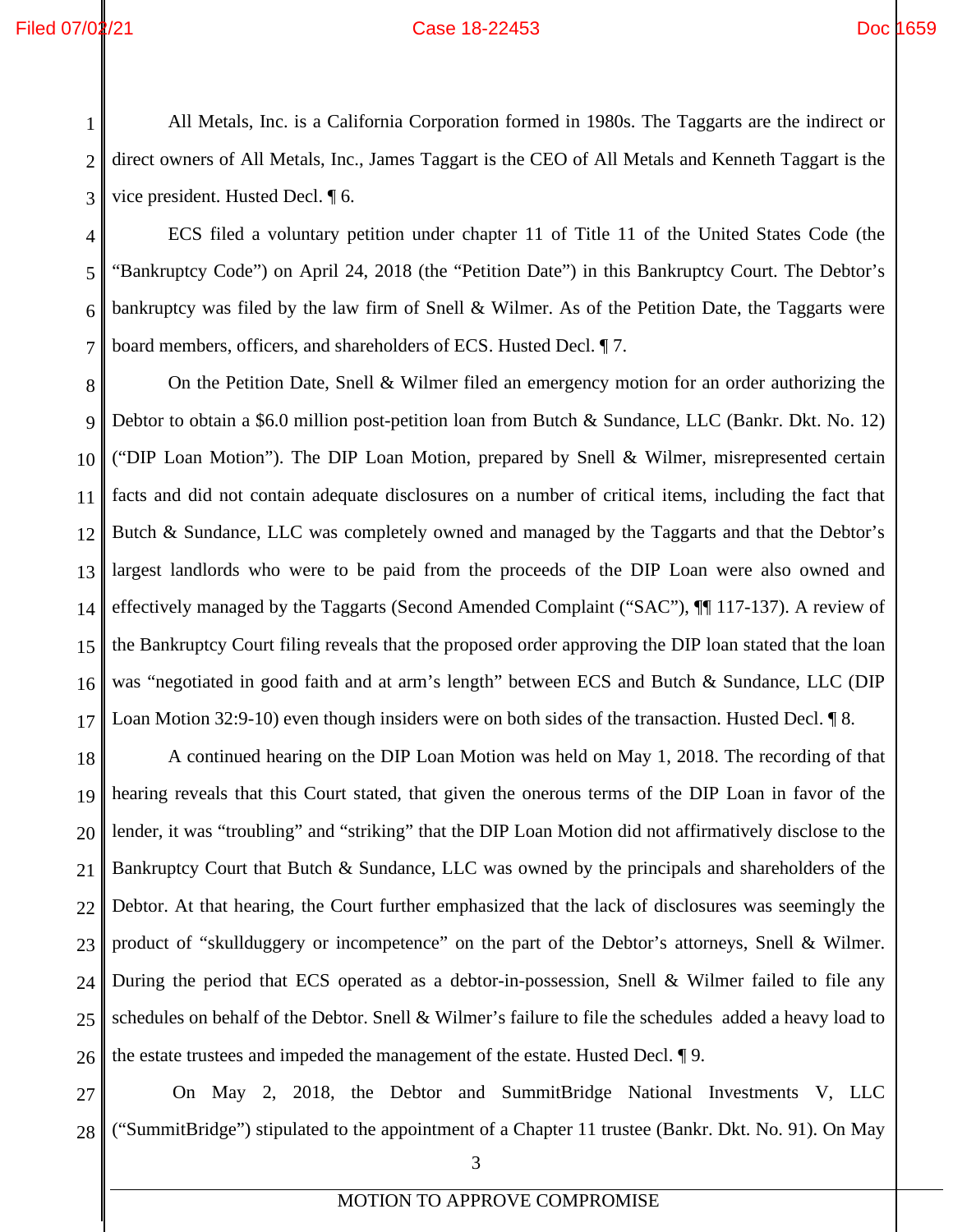1 2 8, 2018, the Court entered an order appointing Donald Gieseke as the Chapter 11 trustee (Bankr. Dkt. 99).

3 4 5 On July 6, 2018, SummitBridge moved to convert the case to a Chapter 7 case (Bankr. Dkt. 256). The motion was continued multiple times and was granted on September 28, 2018. Michael McGranahan was appointed chapter 7 trustee on October 2, 2018 (Bankr. Dkt. No. 575).

6 7 8 9 10 11 12 13 14 On July 6, 2018, the Chapter 11 trustee filed a motion to, among other things, reject the Stockton and Mesquite facility leases (Bankr. Dkt. No. 269). The hearing on the motion was continued four times on the Chapter 11 trustee's request and on August 23, 2018, the Court entered an order extending the deadline for the trustee to assume or reject the leases to November 20, 2018 (Bankr. Dkt. No. 474). On October 30, 2018, Sinclair Partners, LLC and ECS Big Town, LLC both moved to compel the chapter 7 trustee to assume or reject the leases with ECS for the Stockton facility and the Mesquite facility respectively (Bankr. Dkt. Nos. 675-684). On November 19, 2018, the Court entered orders rejecting the leases between Sinclair Partners, LLC and ECS and ECS Big Town, LLC and ECS, effective November 21, 2018 (Bankr. Dkt. No. 817-818).

15 16 On December 10, 2018, Kimberly J. Husted was appointed the Chapter 7 Trustee for the bankruptcy estate of ECS.

17

### <span id="page-7-0"></span>**B. Administrative Expense Claims**

18 19 20 21 22 23 24 25 On April 30, 2021, ECS Big Town, LLC and Sinclair Partners, LLC filed timely motions for allowance of administrative expense claims for May 2018 through November 2018. ECS Big Town, LLC moved the Court for an order allowing the amount of \$420,274.65 in administrative rent under 11 U.S.C. § 503(b), consisting of (1) \$297,771.02 from the chapter 11 portion of the bankruptcy case; and (2) \$122,503.63 from the chapter 7 portion of the bankruptcy case (Bankr. Dkt. No. 1645). Sinclair Partners, LLC similarly moved for an order allowing \$881,079.28 in administrative rent under 11 U.S.C. § 503(b), consisting of (1) \$627,675.20 from the chapter 11 portion of the bankruptcy case; and (2) \$253,404.08 from the chapter 7 portion of the case (Bankr. Dkt. No. 1648).

<span id="page-7-1"></span>26 **C. Litigation**

Upon her appointment, the Trustee preliminarily concluded that the Estate held potential claims

28

27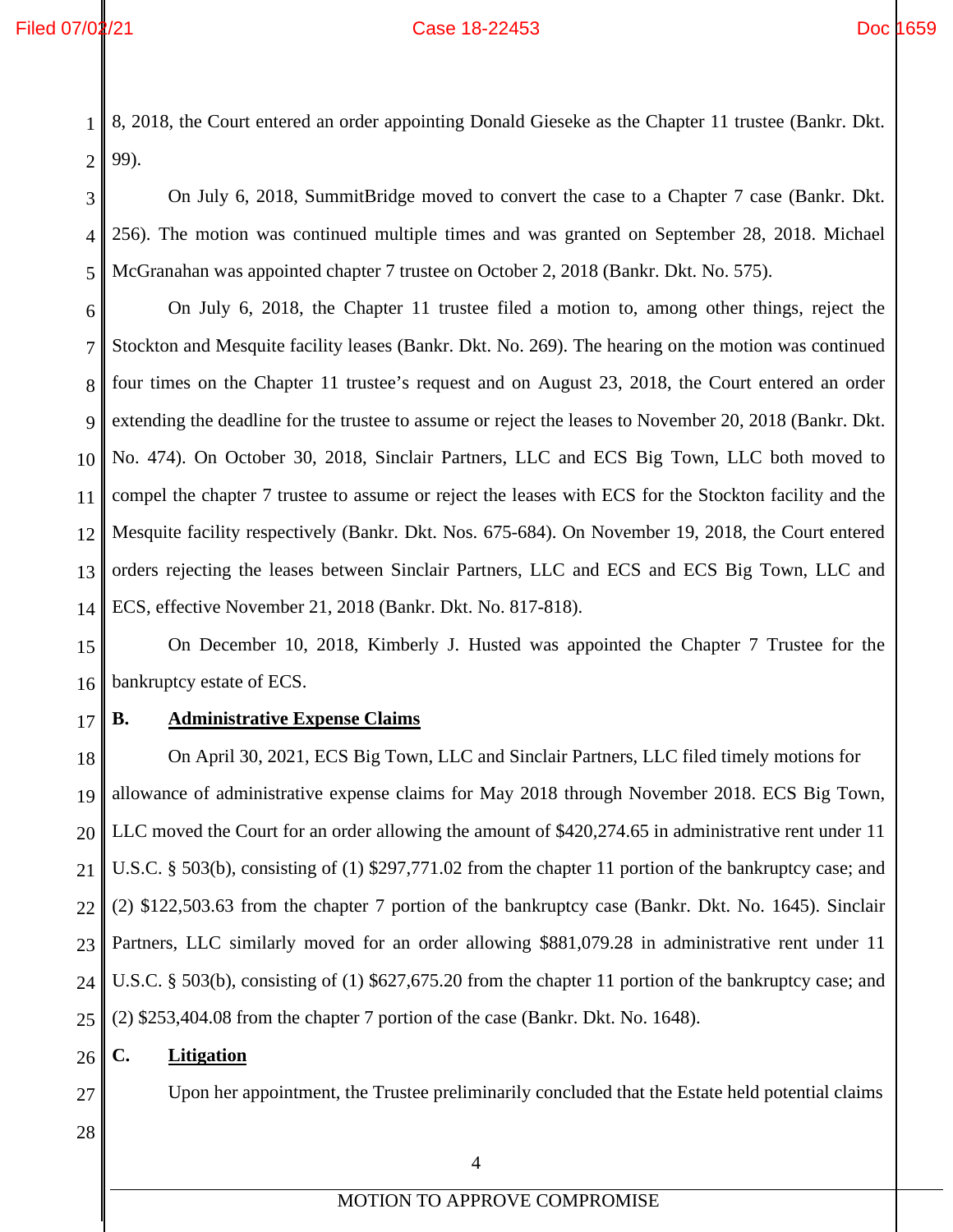1 2 3 4 5 6 7 against certain ECS insiders and professionals. In that light, the Trustee with assistance of her general counsel, as well as special counsel Felderstein Fitzgerald Willoughby & Pascuzzi, LLP, engaged in a request for proposal process to employ special litigation counsel to investigate and bring potential claims on behalf of the Estate. On May 10, 2019, the Court entered the Order Granting the Application to Employ Diamond McCarthy as Special Counsel Pursuant to a Contingent Fee Arrangement (Dkt. No. 1111). The Court authorized Diamond McCarthy's employment pursuant to § 328(a) of the Bankruptcy Code.

8 9 10 11 On April 23, 2019, Trustee filed a complaint in San Joaquin Superior Court against Snell & Wilmer and certain attorneys at that firm for legal malpractice and breach of fiduciary duty (*Husted v. Snell & Wilmer et. al.*, STK -UV-UPN-2019-5196) arising out of their negligent advice and conduct related to the Debtor, both pre-and post-petition.

12 13 14 15 16 17 On April 24, 2020, Diamond McCarthy on behalf of the Trustee initiated this Adversary Proceeding by filing a complaint for: breach of fiduciary duty and corporate waste against the Individual Defendants; avoidance of preferential, actual and constructive fraudulent transfers, and unauthorized post-petition transfers against the Entity Defendants, and recovery of those transfers totaling \$3,215,126; equitable subordination of proofs of claims, and objections to proofs of claim filed by the Individual Defendants and the landlords, totaling at least \$801,667.

18 19 20 21 22 23 24 On June 26, 2020, the Individual Defendants and the landlords filed the Conditional Motion for Entry of Order Authorizing Withdrawal of Proofs of Claim (Bankr. Dkt. No. 1342). The Individual Defendants and the landlords sought to withdraw proofs of claim 342-1, 344-1, 343-1, 345-1, 341-1, and 340-1 ("Proofs of Claim") previously filed totaling at least \$801,667. The motion requested that if the Court permits withdrawal of the Proofs of Claim, the order should make clear that the withdrawal does not otherwise affect the substantive rights of the Individual Defendants and the landlords in defending the claims brought in the Adversary Proceeding.

25 26 27 28 On July 27, 2020, the Trustee, Individual Defendants, and the landlords entered into a stipulation allowing for the Proofs of Claim to be withdrawn, without prejudice (Dkt. No. 1360). The withdrawal of the Proofs of Claim was to have no substantive effect on the rights of the Parties, other than the Individual Defendants and the landlords are not entitled to share in any pro rata distributions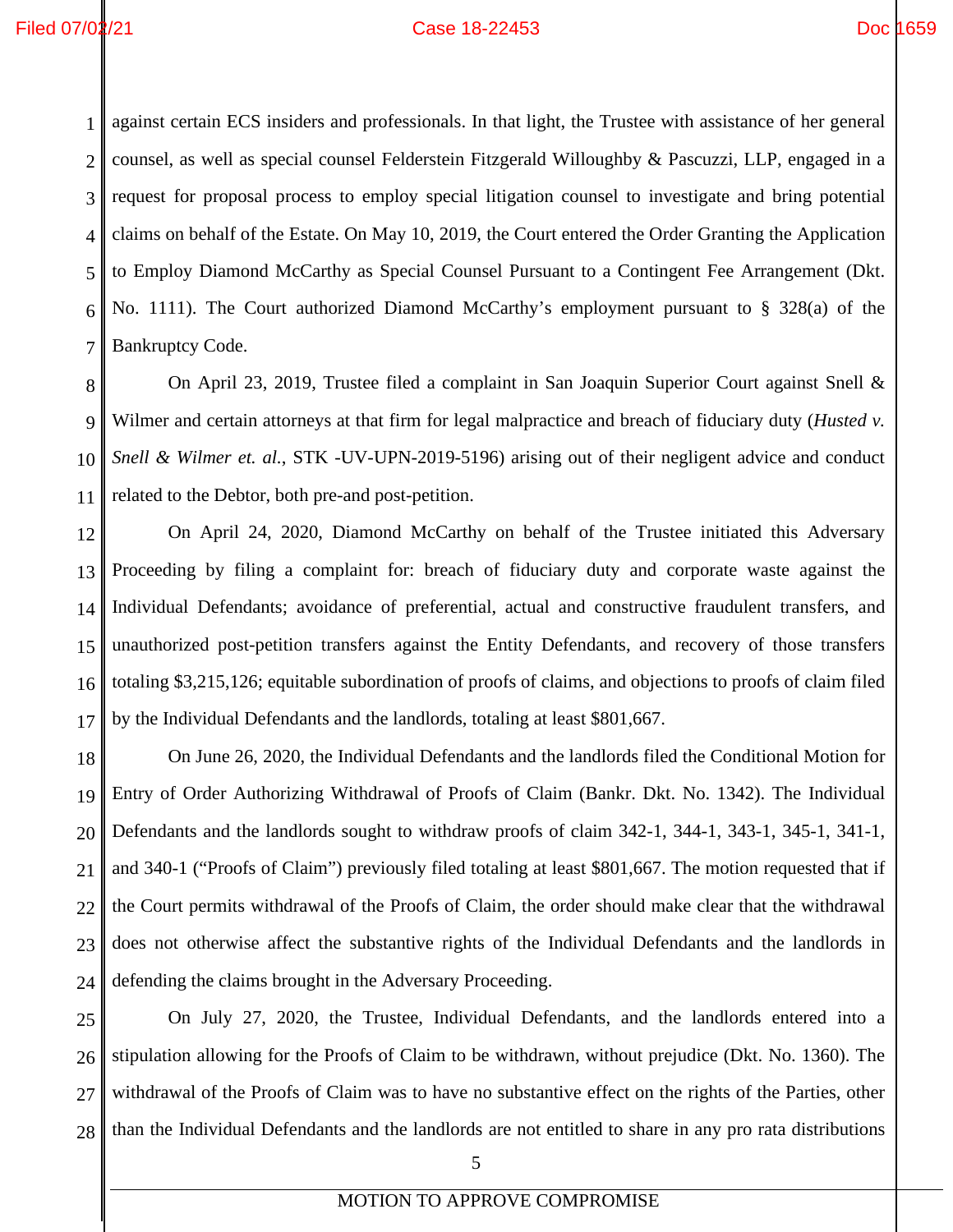### Filed 07/02/21 Case 18-22453 Doc 1659

1 2 3 to pre-petition general unsecured creditors on the Proofs of Claim. The stipulation did not affect the landlords' ability to file motions for allowance of administrative claims for post-petition rent. The Court approved the stipulation on July 28, 2020 (Dkt. No. 1362).

4 5 6 7 8 9 10 11 12 13 14 15 On June 26, 2020, the Individual Defendants and the Entity Defendants moved to dismiss all the causes of action in the complaint. On July 1, 2020, the Trustee exercised her right to file a First Amended Complaint, and on August 19, 2020, the Individual and Entity Defendants moved to dismiss. The Trustee filed her oppositions on September 15, 2020. On December 15, 2020, in a published 54 page Memorandum (Dkt. No. 76) and Order Granting and Denying Motions to Dismiss First Amended Complaint (Dkt. No. 77), the Court denied the Individual Defendants' efforts to dismiss the Trustee's breach of fiduciary duty and corporate waste claims against the Individual Defendants and the actual fraudulent transfer claims against the Entity Defendants. The Court allowed the Trustee to amend her constructive fraudulent transfer claims against the Entity Defendants and the preference claim against All Metals, Inc.<sup>[2](#page-9-1)</sup> On January 19, 2021, the Trustee filed the operative Second Amended Complaint. The Individual Defendants moved for leave to appeal the decision to the Bankruptcy Appellate Panel. The Bankruptcy Appellate Panel denied the motion for leave to appeal.

16 17 18 19 20 21 The Second Amended Complaint brings the following five causes of action: first cause of action for breach of fiduciary duty against Individual Defendants; second cause of action for waste against Individual Defendants; third cause of action for avoidance of \$1,190,000 in preferential transfers to All Metals, Inc.; fourth cause of action for avoidance of actual fraudulent transfers against the Entity Defendants totaling \$3,215,126; fifth cause of action for recovery of the avoided transfers against the Entity Defendants.

22

# <span id="page-9-0"></span>**D. The Trustee's Contentions**

23 24 25 The Trustee's investigation identified multiple factual and legal theories of liability against the Taggarts and the Entity Defendants, in addition to the Debtor's counsel. The Trustee contends that the Estate holds claims against the Individual Defendants for breach of fiduciary duties. The Trustee

26

<span id="page-9-1"></span><sup>27</sup> 28  $2$  The Trustee did not oppose the Entity Defendants' motion to dismiss the preference cause of action as to Sinclair Partners, LLC and ECS Big Town, LLC, the avoidance of post-petition transfers as to all defendants, and the objections to the proofs of claim and equitable subordination claim as to all defendants. As a result, those causes of action were dismissed with prejudice.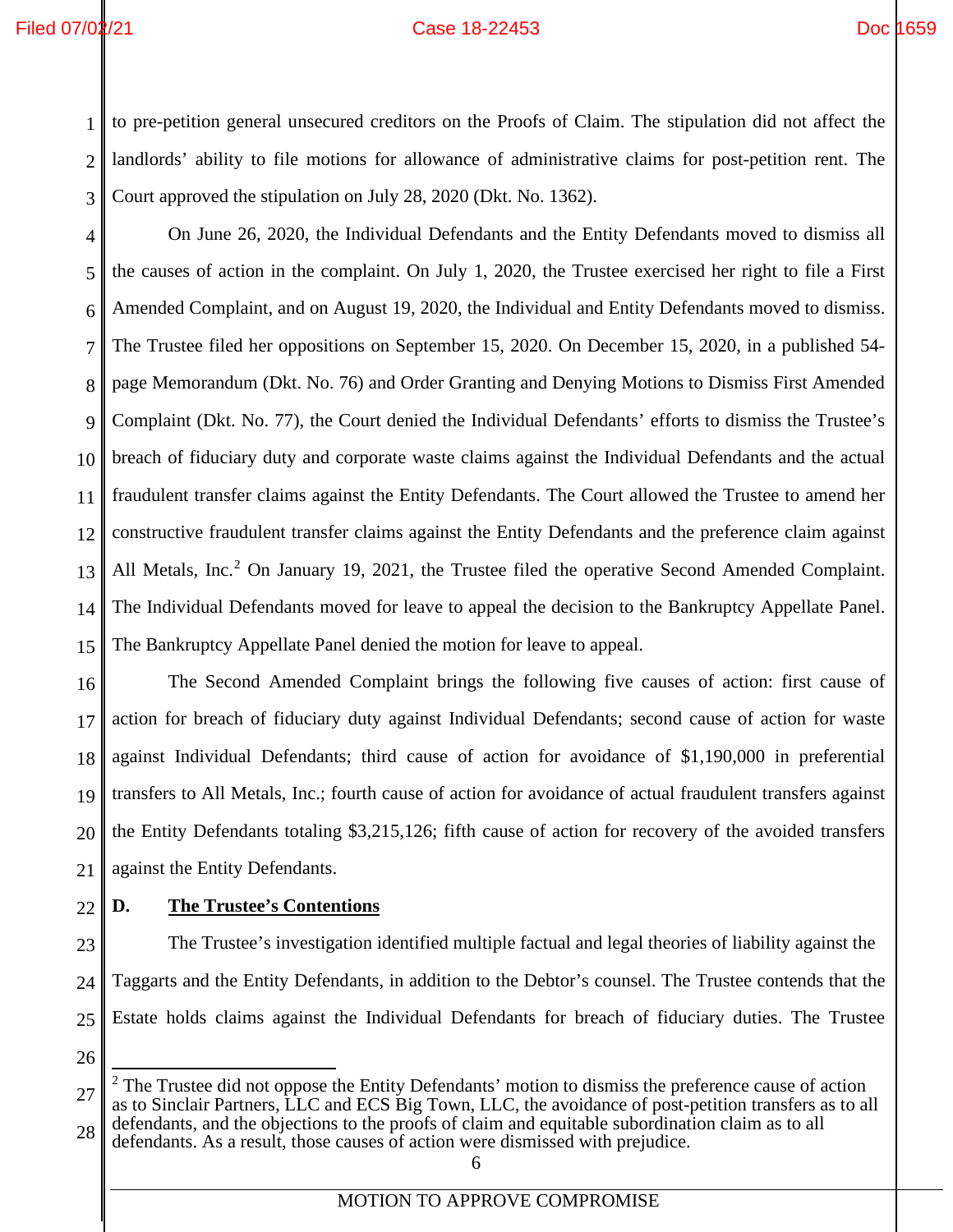1 2 3 4 5 6 7 8 9 10 11 12 13 14 15 16 17 18 19 20 asserts that to minimize SummitBridge's control over ECS and to maximize their control, in reliance on their professional advisors, the Individual Defendants took actions, both pre-and post-petition, without due consideration to the effect on ECS and its creditors. First, the Trustee contends that the Individual Defendants weakened ECS's financial condition such that by the time of the Petition Date, the Debtor did not have the liquidity needed to continue as a going concern in the bankruptcy. They increased rent payments to the Entity Defendants, paid vendors at increased rates, and failed to adequately address bloated overhead. Second, the Trustee contends that pre-petition the Individual Defendants sought to minimize ECS's assets that were subject to SummitBridge's security interest by ceasing production, spending cash, and segregating incoming inventory. One of the professionals hired by ECS described the strategy as a "great way to put the screws to Summit by squeezing of as much of the [accounts receivable] as possible before filing…So that means once collected it should immediately be used to pay down critical expenses." (SAC ¶ 87). Third, the Trustee contends that the Individual Defendants attempted to capitalize on the pre-bankruptcy strategy with a loan from the newly formed Butch & Sundance, LLC, which the Taggarts owned and controlled, in an effort to take back the company and continue to operate with their preferred clients without SummitBridge. The proposed DIP loan was to be provided a superpriority administrative claim; a first priority security interest against all post-petition assets of the Debtor; a security interest in any and all pre-petition assets, subject only to any existing as of the petition date, valid, perfected and unavoidable liens; and a first priority security interest against any claims arising under Chapter 5 of the Bankruptcy Code (DIP Loan Motion 2:28-4:6).

21 22 23 24 25 26 27 28 The Trustee was intending to prove that unsecured creditors were harmed by weakening an already frail company, by giving Butch & Sundance, LLC's lien favorable terms, and by decreasing the availability of unencumbered assets to pay unsecured creditors. Furthermore, by reducing ECS's pre-petition earnings and profitability, the "new value" payment necessary under a future contested chapter 11 plan was also reduced, thereby allowing the Individual Defendants to retain their interests even though senior classes would not be paid in full. The Trustee was also intending to establish that the efforts to increase the Debtor's liquidity crisis doomed the chapter 11 and created a chapter 7 fire sale. The Trustee further contends that the above described conduct by the Individual Defendants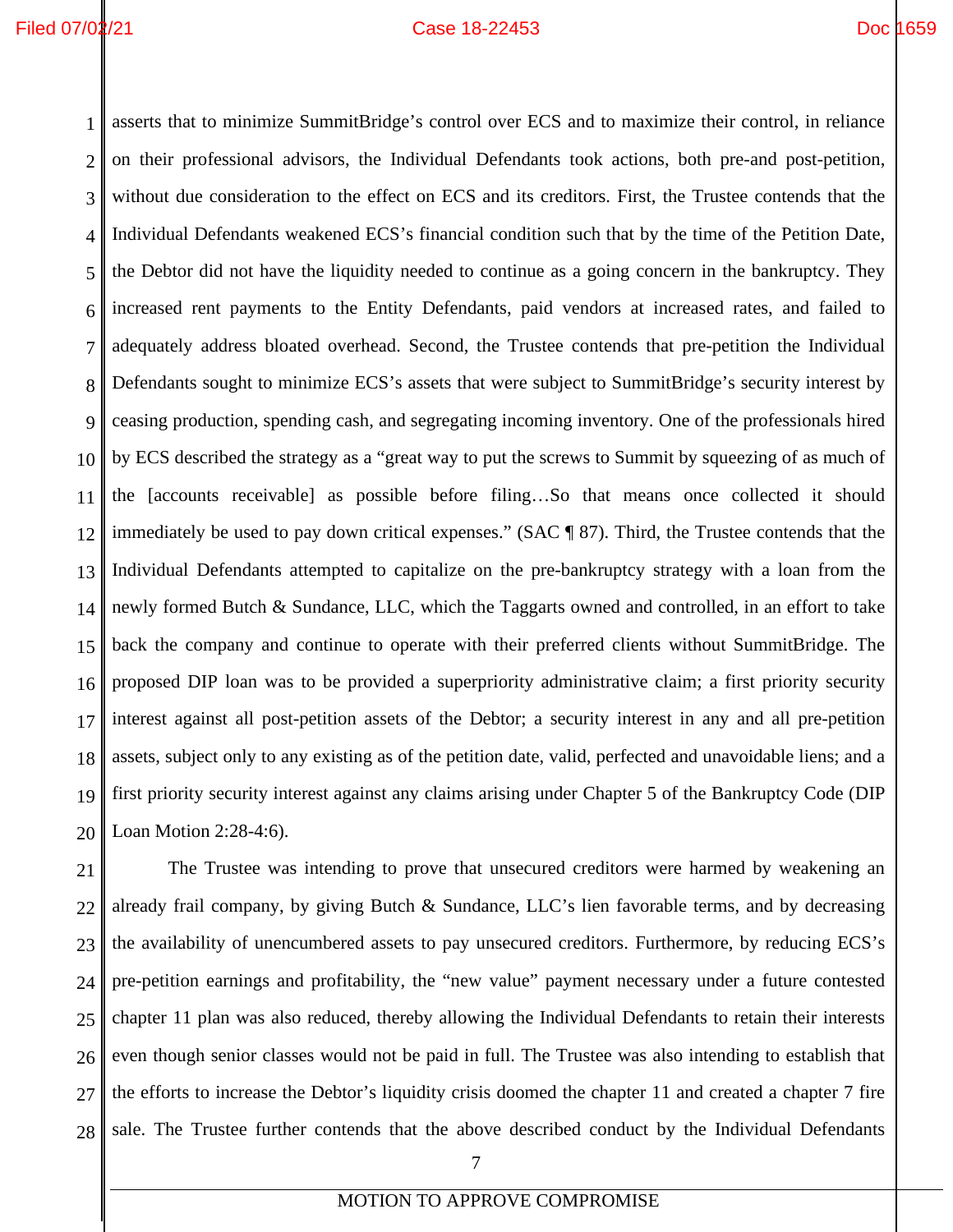1 2 shows a lack of substantial consideration and that the Taggarts' reliance on its professionals was not in good faith, thereby establishing a claim for corporate waste.

- 3 4 5 6 7 8 9 10 11 12 13 The Adversary Proceeding also seeks to avoid three payments to All Metals, Inc as preferential and fraudulent transfers all made within one year of the petition date (August 31, 2017 - \$400,000; September 19, 2017 - \$300,000; and November 28, 2017 - \$490,000). Additionally, the Trustee seeks to avoid transfers to Sinclair Partners, LLC in the amount of \$1,473,389.16 and transfers to ECS Big Town, LLC in the amount of \$551,737.24, all made within one year of the Petition Date. The Trustee contends that certain badges of fraud exist. Namely, at the time of each transfer, the Debtor had unmanageable debt and there was a special relationship between the Entity Defendants and the Debtor because the Entity Defendants are controlled by the Taggarts. Moreover, the Trustee contends that the Taggarts engaged in self-dealing transactions (increased spending of cash prior to the petition, making accelerated payments to preferred creditors, reducing production to avoid obligations to SummitBridge, as well as entering into excessive commercial leases and increased rent pre-petition).
- 14

### <span id="page-11-0"></span>**E. Individual Defendant Contentions**

15 16 17 18 19 20 21 22 23 24 25 The Individual Defendants contest the Trustee's factual assertions. For instance, they contend that any issues of concern regarding the bankruptcy filings and failures were the responsibility of ECS's bankruptcy counsel, Snell & Wilmer, and that the Taggarts did not have bankruptcy experience so that they did not know what disclosures should or should not have been made in the first day motions and the DIP Loan Motion. They assert that they relied completely and in good faith on the lawyers to prepare the bankruptcy documents in accordance with applicable legal standards and requirements. The Individual Defendants also assert that their original plan was not to provide DIP financing themselves, but rather to obtain post-petition financing from a third party, and they contend that the company's advisors expended considerable effort to identify a third-party lender. However, when no alternate source of financing came to fruition, the Individual Defendants assert that they decided to provide the funds in an effort to keep ECS alive.

26 27 28 The Individual Defendants also contend that they did not have the power to direct ECS decisions pre-bankruptcy. The Taggarts assert that the New York based private equity fund, the ZS Fund, LP ("ZS Fund"), legally controlled ECS pre-bankruptcy and that ZS Fund personnel sat on the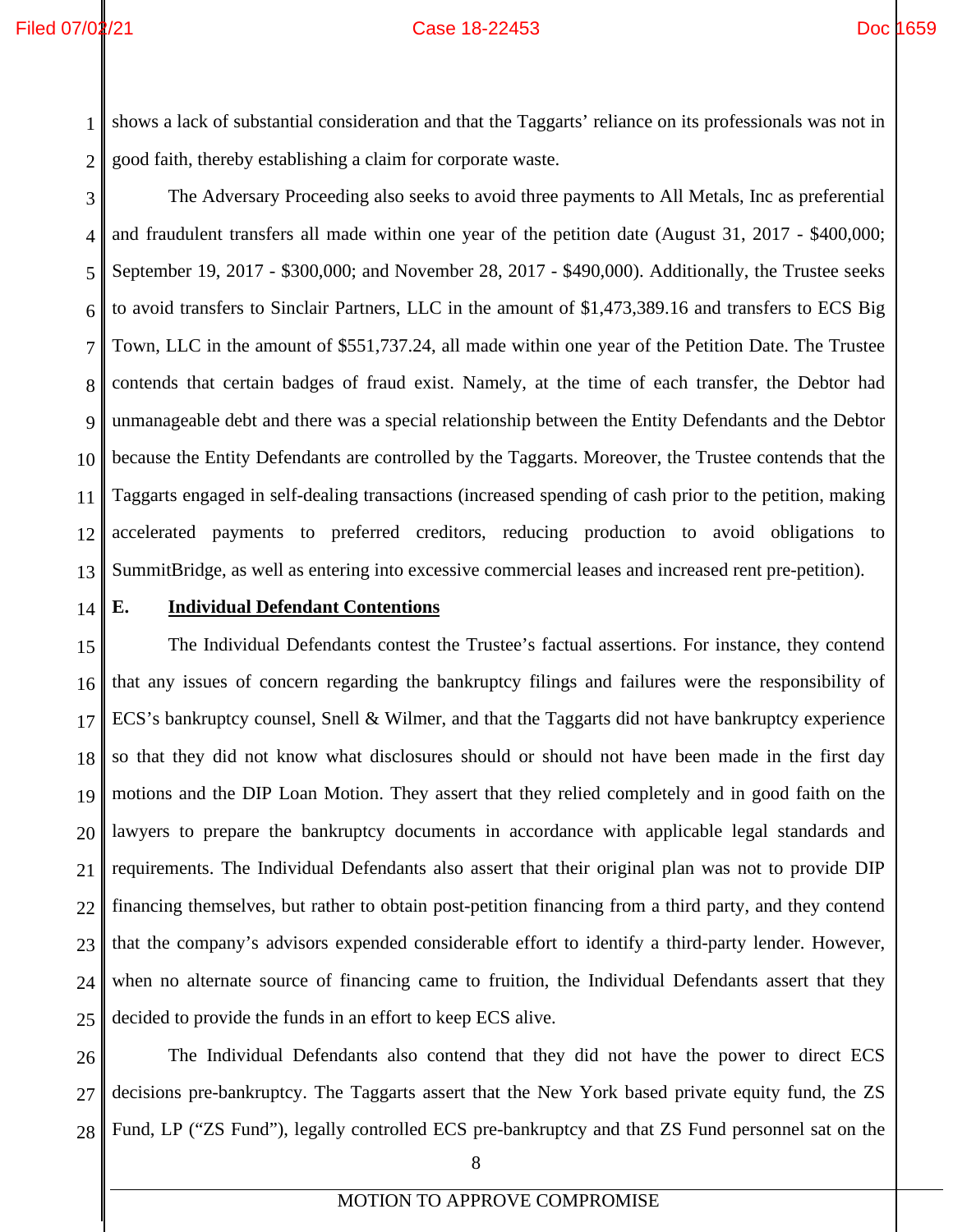1 2 3 4 5 6 7 8 board of directors and were heavily involved in ECS's business and decision making prior to the bankruptcy. The Individual Defendants also assert that they acted in good faith with respect to the rent increases at the Stockton and Mesquite facilities. They contend that the rent for the Stockton facility was raised by no more than the annual 3.25% increase per the applicable lease agreement. With respect to the Mesquite facility rent increase, the Taggarts assert that the lease was amended because ECS had expanded its operation at the Mesquite facility and was using additional space and the rent increase was in recognition of that. The Taggarts further assert that the terms of the leases had been established years in advance and were not out of line with market rates.

9 10 11 12 13 14 15 16 17 18 The Taggarts have also raised a number of defenses. First, they point to Section 141(e) of the Delaware General Corporation Law, asserting that they relied upon the advice of Snell & Wilmer and ECS's restructuring advisor MCA Financial Group, Ltd. and are thus entitled to a complete defense. Second, the Taggarts allege that the business judgment rule bars the Trustee's claims for breach of fiduciary duty and the Trustee will not be able to provide evidence to overcome the presumption that the Taggarts at all times acted in good faith and in accordance with their fiduciary duties. Third, they contend that ECS's Certificate of Incorporation contains an exculpation clause which provides that directors of ECS shall not be held personally liable to the corporation or its stockholders for monetary damages for breach of fiduciary duty. The Taggarts claim to have anticipated asserting additional defenses to the Trustee's claims in their answer to the Second Amended Complaint.

19

### <span id="page-12-0"></span>**F. The Entity Defendants' Contentions**

20 21 22 23 24 25 26 27 With respect to the Trustee's preference claim which seeks recovery of transfers to All Metals, Inc. for \$1.19 million, All Metals, Inc. asserts the following defenses. First, All Metals, Inc. has argued that the earmarking doctrine removes the transfers from the scope of the preference claim. It asserts that All Metals, Inc. provided cash management transfers to ECS to ensure that ECS had enough cash to meet business obligations and then ECS returned the funds within a matter of days. Second, All Metals, Inc. asserts that the transfers fall within the ordinary course business exception because the parties had a relationship wherein All Metals, Inc. earmarked specific funds contingent on prompt return of those funds.

28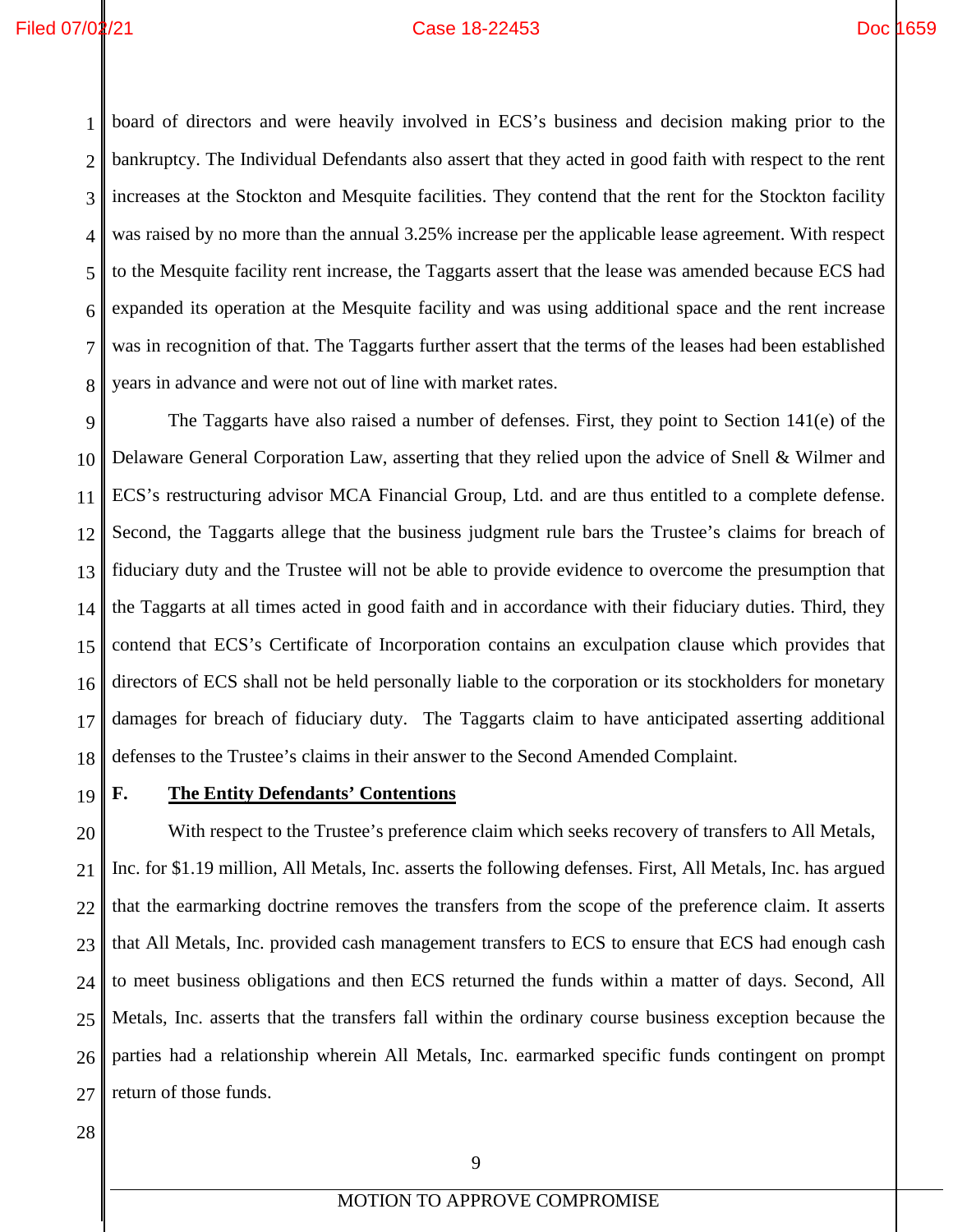### Filed 07/02/21 Case 18-22453 Doc 1659

1 2 3 4 5 Next, with respect to the Trustee's actual fraudulent transfer claims against the landlords, they assert that the transfers were regular rent payments. Additionally, they assert that the commercial spaces rented were not excessive but were needed by ECS and the rent charged was below market rate. Furthermore, they argue the transfers to All Metals, Inc. were not nefarious, but cash management transfers made in the ordinary course.

<span id="page-13-0"></span>6 **G. Mediation** 

On May 10, 2021, the Parties along with Liberty attended a JAMS mediation with the

8 9 10 11 12 13 Honorable Phillip J. Shefferly, retired Chief Judge of the U.S. Bankruptcy Court for the Eastern District of Michigan. Prior to the mediation, the Parties exchanged mediation briefs, detailing each party's positions, factual and legal arguments, and defenses. The Parties also exchanged a robust set of documents. The mediation lasted more than 12 hours, at which point the Parties reached a settlement in principle. Since the settlement was reached, the Parties worked on memorializing the terms of the settlement, which are embodied in the Settlement Agreement.

14 15

16

7

# <span id="page-13-1"></span>**H. The Settlement Agreement Terms**

The essential terms of the Settlement Agreement are:

(i) *Payment*: For the benefit of the Estate, the Trustee will receive payment of \$1.35

17 18 million from the Individual Defendants in settlement of the claims asserted by the Trustee in the Adversary Proceeding.[3](#page-13-2)

- 19 20 21 22 (ii) *Withdrawal of Administrative Claims*: Sinclair Partners, LLC waives and releases its administrative expense claim in the amount of \$881,079.28 (Bankruptcy Case Dkt No. 1648) and ECS Big Town, LLC waives and releases its administrative expense claim in the amount of \$420,274.65 (Bankr. Dkt. No. 1645). By the Effective Date, Sinclair Partners. LLC and ECS Big
- 23

27 28 account of the landlords' release of claims, but may do so through a subsequent application at the close of the bankruptcy case.

<span id="page-13-2"></span><sup>24</sup> 25 <sup>3</sup> Pursuant to the Order Granting Application to Employ Diamond McCarthy as Special Counsel Pursuant to a Contingent Fee Arrangement (Dkt. No. 1111), concurrent with this Motion, Diamond McCarthy has filed an application for approval and allowance of earned contingency fees in the

<sup>26</sup> amount of \$415,933.27 and reimbursement of costs in the amount of \$50,208.48. This contingency fee amount is based on the \$1,350,000 recovery to the Estate and is calculated by deducting expenses incurred from the settlement payment, to which the 32% applies  $(\$1,350,000 - \$50,208.48 =$ 

 $$1,299,791.52 \times 0.32 = $415,933.27$ . Diamond McCarthy at this time is not seeking payment on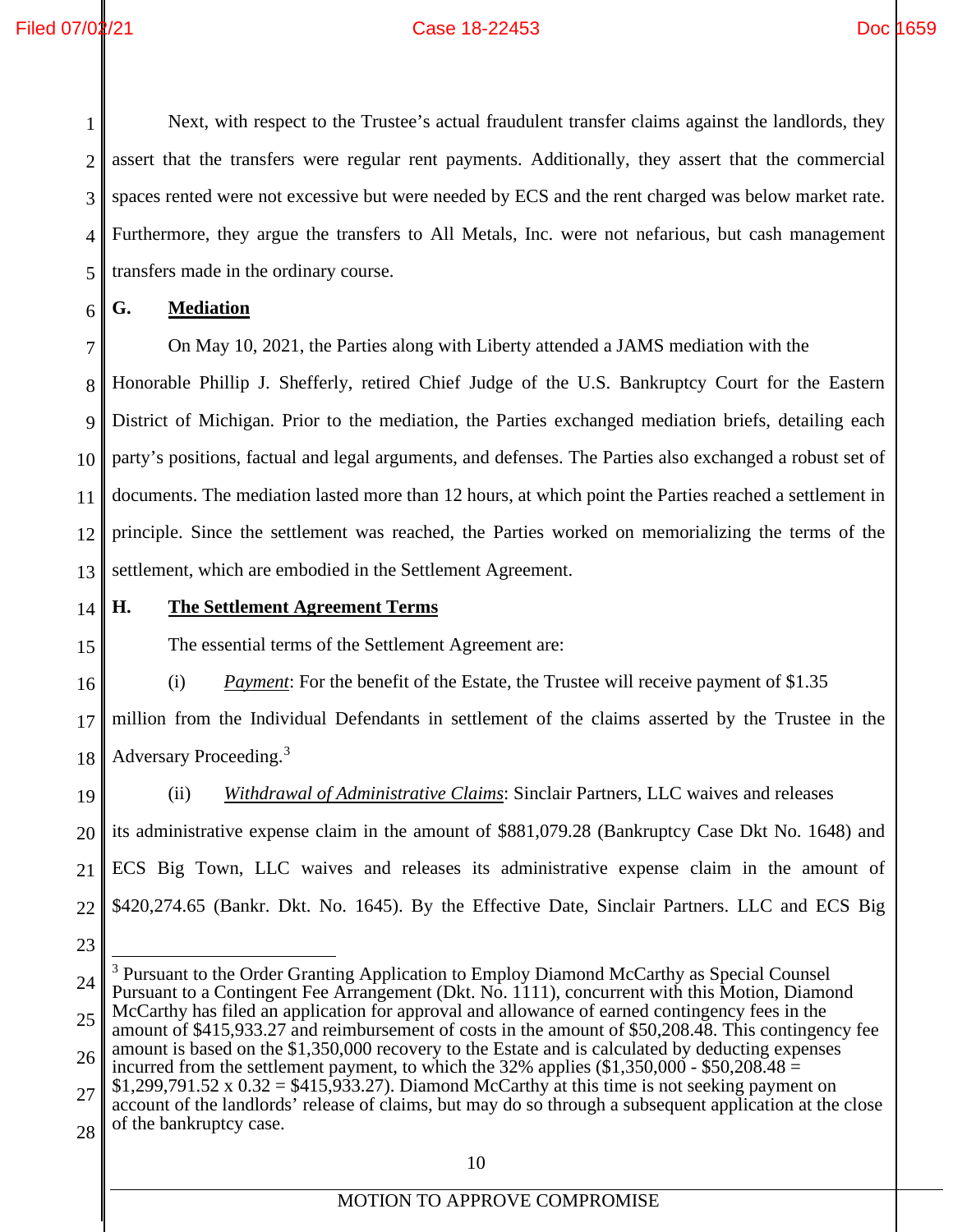1 2 3 Town, LLC are to withdraw these claims. The Individuals Defendants agree to release any and all claims for allowance of administrative expenses related to the post-petition debtor-in-possession loan from Butch & Sundance, LLC

4 5 6 7 8 9 10 11 12 (iii) *Parent Case Order Condition*: The settlement is conditioned on entry of a Final (as defined in the Settlement Agreement) order ("ECS Approval Order"), which (a) approves the compromise under Rule 9019; (b) approves Liberty's contribution to the Settlement Payment as "Loss" under the applicable Policy and provides that Liberty's payment of its portion of the Settlement Payment shall reduce the aggregate Limit of Liability in a like amount; (c) finds the settlement to be in "good faith" within the meaning of California Code of Civil Procedure 877.6 and bars claims of contribution and indemnity against the defendants under any applicable law or principle of equity, including but not limited to California Code of Civil Procedure 877.6 and 10 Del. C. § 6304(b); and (d) authorizes the Trustee to enter into and carry out the terms of the settlement.

13 14 15 (iv) *Dismissal of the Adversary Proceeding:* The settlement is conditioned upon dismissal of the Adversary Proceeding in its entirety with prejudice, without assessment of costs or fees against the Trustee or the defendants.

16 17 (iv) *Releases*: The Trustee and defendants will grant full and complete mutual releases of all claims, including waivers under California Civil Code section 1542.

18 19 (v) *Release of Unsecured Claims*: Defendants waive and release their possible future claims against the Estate, including claims under 11 U.S.C. § 502(h).

20 21 22 23 24 25 26 (vi) *Cooperation Clause*: The Individual Defendants agree to cooperate in good faith with reasonable requests by the Trustee for information relevant to the allegations and defenses made by the parties in the lawsuit entitled *Husted v. Snell & Wilmer et. al.*, pending in the Superior Court of California for the County of San Joaquin, Case No. STK-UV-UPN- 2019- 5196. The Individual Defendants are obligated to provide truthful information and/or testimony by making themselves reasonably available for one interview each, and by providing reasonable access to non-privileged relevant documents, and by testifying at depositions and/or trial in response to lawful subpoenas.

27 28 (vii) *Effective Date*: The effective day is the first day that the Final ECS Approval Order is entered and the Adversary Proceeding is dismissed with prejudice.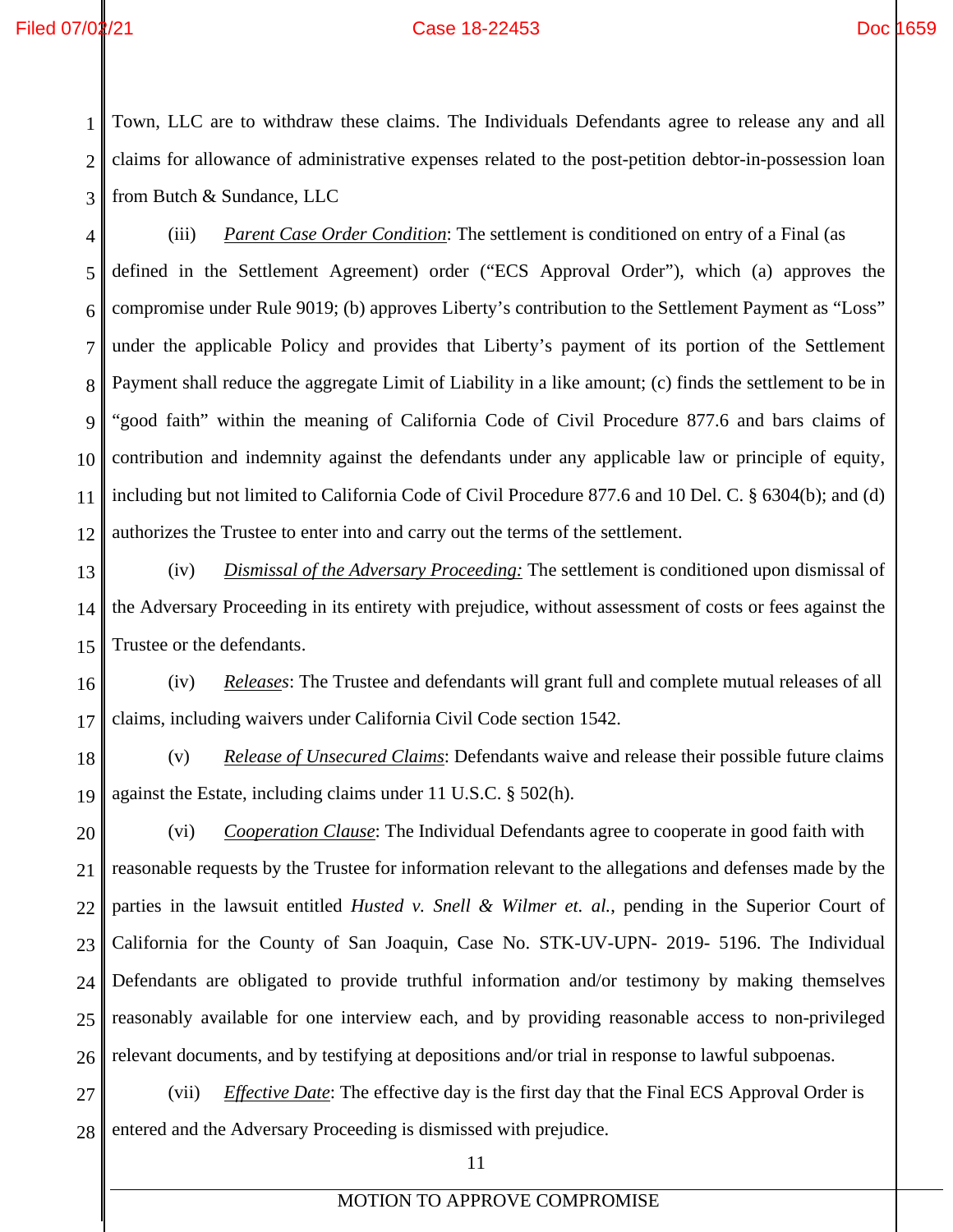<span id="page-15-0"></span>2

3

### **IV. ARGUMENT**

### <span id="page-15-1"></span>**A. The Court Should Approve the Proposed Settlement**

4 5 6 7 8 9 10 11 12 Rule 9019(a) provides that "[o]n motion by the trustee and after notice and a hearing, the court may approve a compromise or settlement." In order to approve a compromise or settlement under Rule 9019(a), "the court must…find that [it] is fair and equitable." *A&C Properties*, 784 F.2d 1377, 1381 (9th Cir.), *cert denied* 107 S. Ct. 189 (1986). In making this determination, the court must consider: (a) [t]he probability of success in the litigation; (b) the difficulties, if any, to be encountered in the matter of collection; (c) the complexity of the litigation involved, and the expense, inconvenience and delay necessarily attending it; [and] (d) the paramount interest of the creditors and a proper deference to their reasonable views in the premises.'" *Id.* (citation omitted); *In re Woodson*, 839 F. 2d 610, 620 (9th Cir. 1988).

13 14 15 16 17 18 19 20 The Court should not conduct "an exhaustive investigation or a mini-trial on the merits," *In re Spirtos*, No. ADV.AD 02-02726-AA, 2006 WL 6811021, at \*10 (9th Cir. BAP May 19, 2006), but instead should simply "'canvas the issues and see whether the settlement falls below the lowest point in the range of reasonableness[,]'" *Id.* (quoting *In re Pacific Gas & Elec. Co.*, 304 B.R. 395, 417 (Bankr. N.D. Cal. 2004)). While the proponent of a settlement has the burden to show that it is fair and equitable, a court generally should give deference to a trustee's exercise of business judgment. *Goodwin v. Mickey Thompson Entm't Group, Inc. (In re Mickey Thompson Entm't Group, Inc.)*, 292 B.R. 415, 420 (9th Cir. BAP 2003).

21 22 The Court should approve the proposed Settlement Agreement because it is fair and equitable under the standard set forth in *A&C Properties*.

<span id="page-15-2"></span>23

24

### **1. Probability of Success**

This factor weighs in favor of the compromise.

25 26 27 28 With respect to the Taggarts, the breach of fiduciary duty and waste claims depend on the resolution of disputed complex issues of fact and law. The facts and law illustrate the relative strength and possible weaknesses of the Estate's claims. The Individual Defendants contest each allegation of wrongdoing asserted by the Trustee and would advance those arguments in any litigation with vigor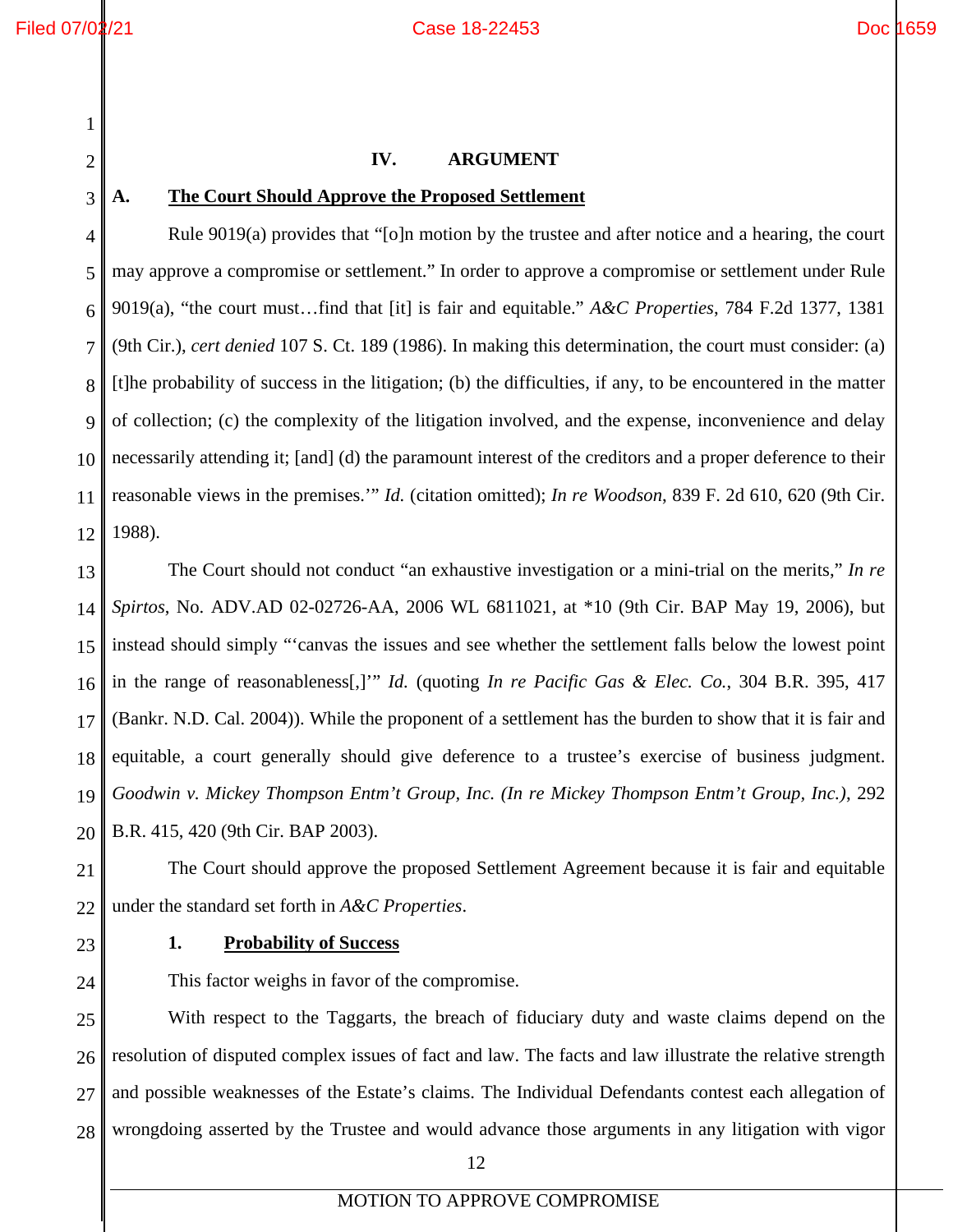1 2 and are represented by effective and capable counsel. They have already filed two motions to dismiss and an appeal to the Bankruptcy Appellate Panel.

3 4 5 6 7 8 9 10 11 This Court has already decided that Delaware law controls the Trustee's breach of fiduciary duty and waste claims. Delaware law is considerably more protective to directors and officers and does not apply the "trust fund doctrine." California courts follow the trust fund doctrine pursuant to which all of the assets of a corporation, immediately upon becoming insolvent, become a trust fund for the benefit of the corporation's creditors. *Berg & Berg Enter., LLC v. Boyle*, 100 Cal.Rptr.3d 875, 893 (2009); *In re Jacks*, 266 B.R. 728, 737 (9th Cir. BAP 2000). In contrast, under Delaware law, the fiduciary's duty is "to maximize the value of the insolvent corporation for the benefit of all those having an interest in it" not just for the benefit of the creditors*. See North American Catholic Educational Programming Foundation, Inc. v. Gheewalla*, 930 A.2d 92, 103 (Del. 2007).

12 13 14 15 16 17 18 19 20 21 22 23 24 While the Trustee is confident that the Estate's claim for breach of fiduciary duty is valid, she along with her counsel, have diligently evaluated the Individual Defendant's defenses to assess their importance as part of the settlement process. For instance, the Taggarts have raised the Business Judgment Rule. This rule "presumes that in making a business decision the directors of a corporation acted on an informed basis, in good faith and in the honest belief that the action taken was in the best interest of the company." *In re Orchard Enters., Inc. Stockholder Litig.*, 88 A.3d 1, 34 (Del. Ch. 2014) (internal quotation marks omitted). Directors' decisions are respected by courts unless the directors are interested, lack independence relative to the decision, do not act in good faith, act in a manner that cannot be attributed to a rational business purpose or reach their decision by grossly negligent process. *Brehm v. Eisner*, 746 A.2d 244, 264 fn. 66 (Del. 2000). While the Trustee contends that the Taggarts acted with reckless indifference to the interest of ECS and its creditors, engaged in self-dealing and demonstrated a lack of good faith, these issues are fact intensive, heavily contested and the outcome is inherently unpredictable.

25 26 The Taggarts also assert that Section 141(e) of the Delaware General Corporation Law, shields them from any liability. Section 141(e) provides in part that:

27

28

A member of the board of directors…shall, in the performance of such member's duties, be fully protected in relying in good faith upon…such information, opinions,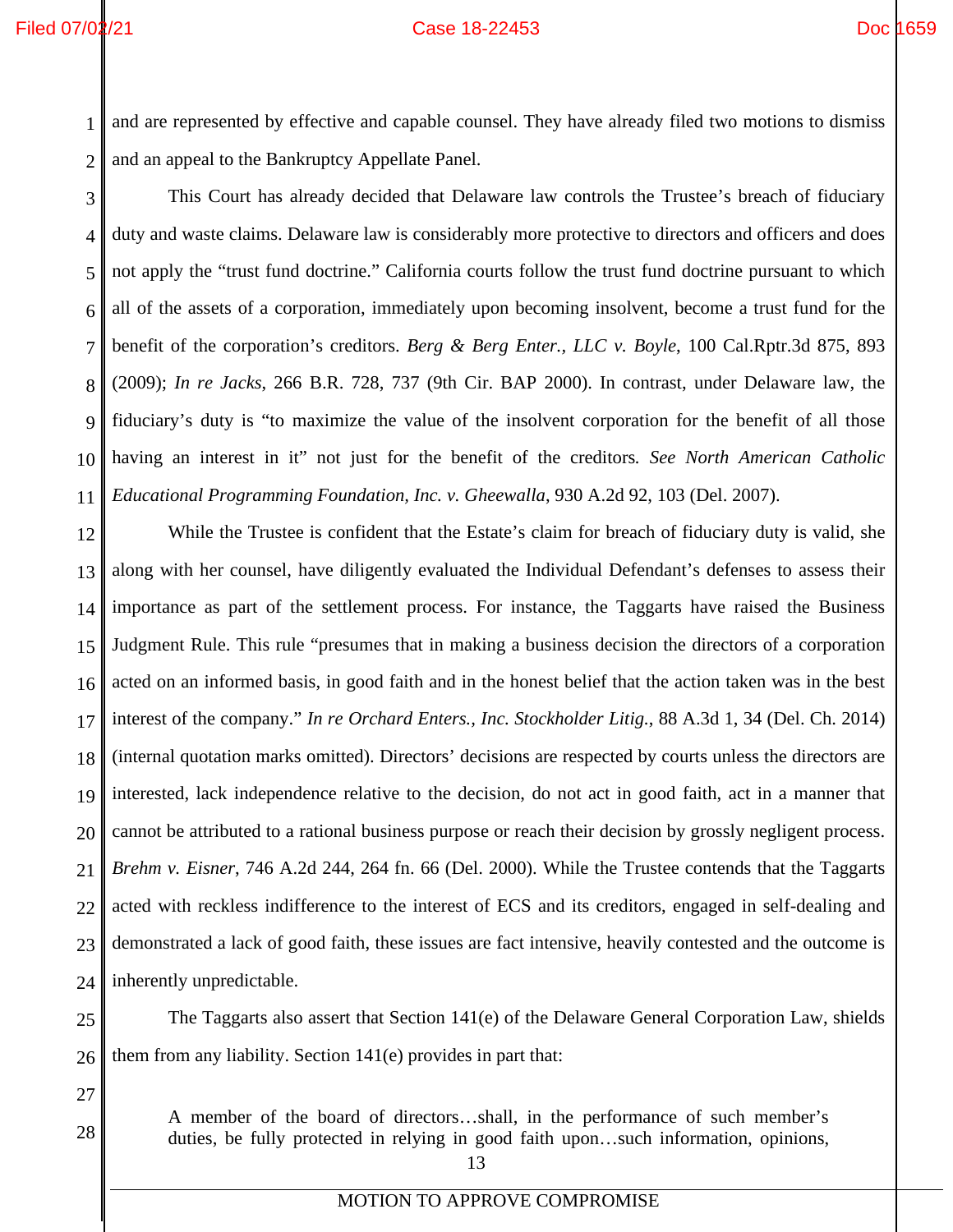reports, or statements presented to the corporation by any other person as to matters the member reasonably believes are within such person's professional or expert competence and who has been selected with reasonable care by or on behalf of the corporation.

8 Del. C. § 141(e). The Taggarts claim that they are "fully protected" because they relied in "good faith" on the expertise and advice of MCA Financial Group, Ltd. and Snell & Wilmer. Whether the Taggarts can rely on this affirmative defense is a fact intensive inquiry, which will turn on whether the Insider Defendants acted in good faith in relying on the advice and information provided by Snell & Wilmer and MCA Financial Group, Ltd, and if the professionals were acting on behalf of ECS as opposed to the Taggarts personally. The Trustee would hope to prove that the Taggarts are not eligible for protection under section 141(e); however, the Trustee recognizes the strength of this affirmative defense and the risks inherent in litigating this defense and the costs and delays of litigation.

One of the Taggarts' defenses is also the presence of an exculpatory provision in ECS's certificate of incorporation. ECS's certificate of incorporation provides in pertinent part, that "[t]o the fullest extent permitted by the DGCL as the same exists or may hereafter be amended, a director of this Corporation shall not be personally liable to the Corporation or its stockholders for monetary damages for breach of fiduciary duty." Delaware General Corporation Law permits a corporation to exculpate directors from liabilities, provided that the provision does not eliminate or limit the liability of directors for any duty of loyalty, acts or omissions not in good faith, and any transaction for which the director derived in improper personal benefit. Del. Code Ann. Tit. 8, § 102(b)(7) (2020). As the duty of loyalty is excepted under section 1207(b)(7)(iii), Trustee believes that the Taggarts would not be shielded entirely by the exculpation clause. On the other hand, in order to show breach of the duty of care, the Trustee must prove that the Individual Defendants' conduct cannot be excepted because they acted in bad faith and for improper personal benefit. This is a fact intensive, difficult burden, with no guarantee of success.

In addition to the breach of fiduciary duty, the Trustee has brought a claim for waste against the Taggarts. It is uncertain whether the Trustee will be able to recover on the waste claim. The Trustee is cognizant of the fact that waste is only found in limited circumstances, in the "rare, 'unconscionable case where directors irrationally squander or give away corporate assets." *In re Walt Disney Co.*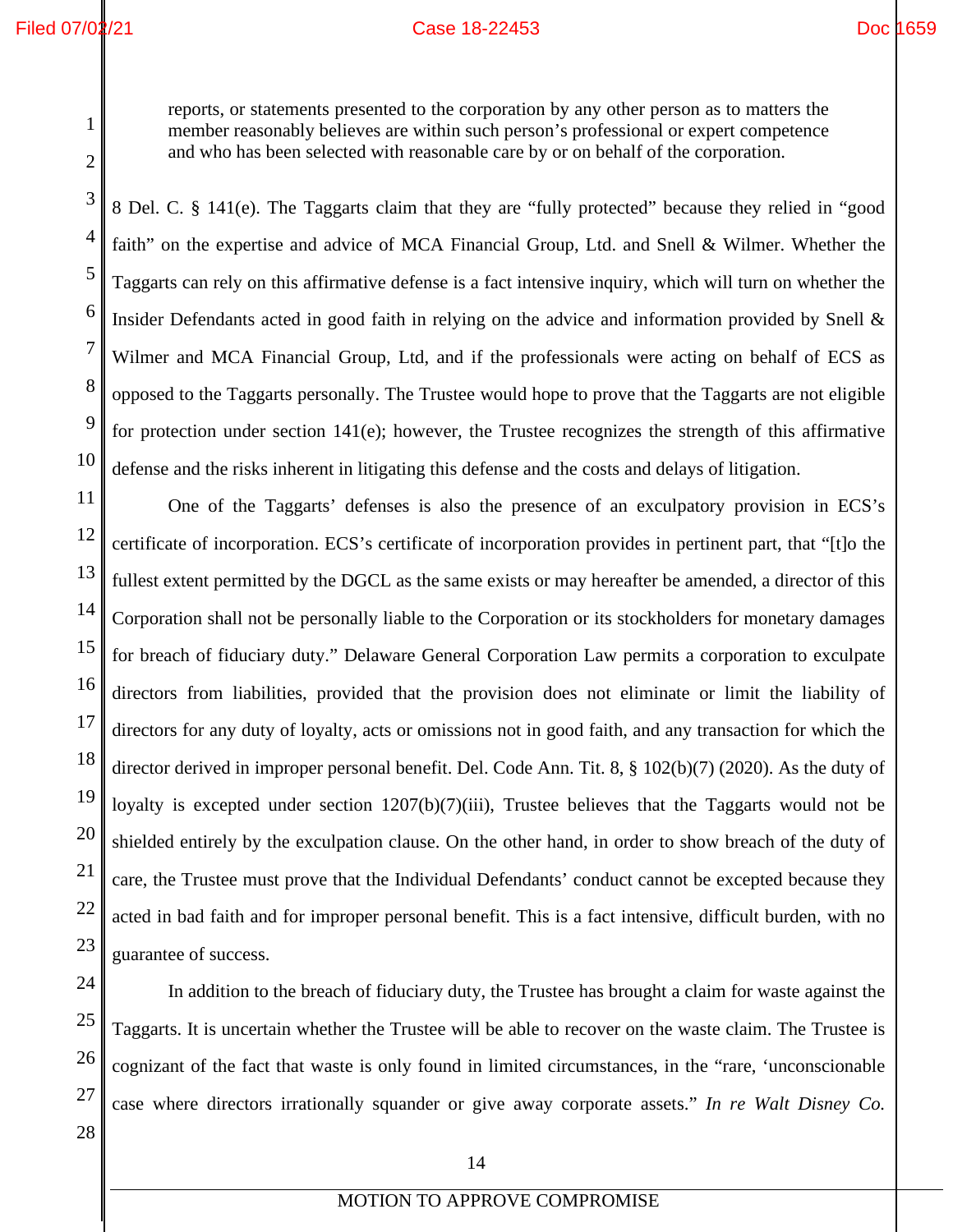1

*Derivative Litig.*, 906 A.2d 27, 74 (Del. 2006).

3 4 5 6 7 The Individual Defendants have challenged causation, including proximate cause. Causation presents complex factual issues, including the effect of intervening events on the chain of causation. The Taggarts contend that SummitBridge's conduct in opposing the DIP Loan Motion, pushing for an appointment of a trustee, and efforts to lift the automatic stay and convert the case to chapter 7 should be considered in evaluating the causal link between the Taggarts conduct and the liquidation of ECS. There are complex issues related to causation that create litigation risks on both sides.

8 9 10 11 12 13 14 15 The outcome is similarly uncertain with respect to the Trustee's actual fraudulent transfer claims against the landlords. The landlords appear to have a strong argument that the vast majority of the transfers were monthly rent payments pursuant to lease agreements entered into over five years prior to the bankruptcy. While the proper amount of the rent is an issue of fact, the landlords are adamant based on a broker's opinion, that the rent charged was at market rate, and that the space was not excessive given their operational needs. Additionally, proving intent to hinder or delay creditors and demonstrating the badges of fraud is a difficult and fact intensive burden with substantial uncertainty of the outcome and significant risk of no recovery for the Estate on these claims.

16 17 18 19 20 21 22 23 24 With respect to the transfers to All Metals, Inc., the Trustee is aware that preference litigation is an extremely fact-intensive inquiry subject to affirmative defenses. All Metals, Inc. has principally asserted two defenses, the earmarking doctrine and the ordinary course of business exception. All Metals, Inc. alleges that sums were earmarked and transferred to ECS to ensure that the Debtor had enough cash to meet business obligations and then the sums were returned within a matter of days. Additionally, it asserts that the parties had established an ordinary relationship wherein All Metals, Inc. earmarked specific sums on a short-term basis contingent on return. The Entity Defendants contest each allegation of wrongdoing asserted by the Trustee and would advance these arguments in any litigation with vigor and are represented by effective and capable counsel.

25 26 27 28 In assessing the probability of success on the merits factor, the Trustee has utilized a settlement litigation decision process that includes factors such as her counsel's confidential and privileged estimates of the likelihood of success on the merits, the projected cost to litigate, and the value and timing of possible net recoveries to the Estate. The settlement provides a prompt cash recovery to the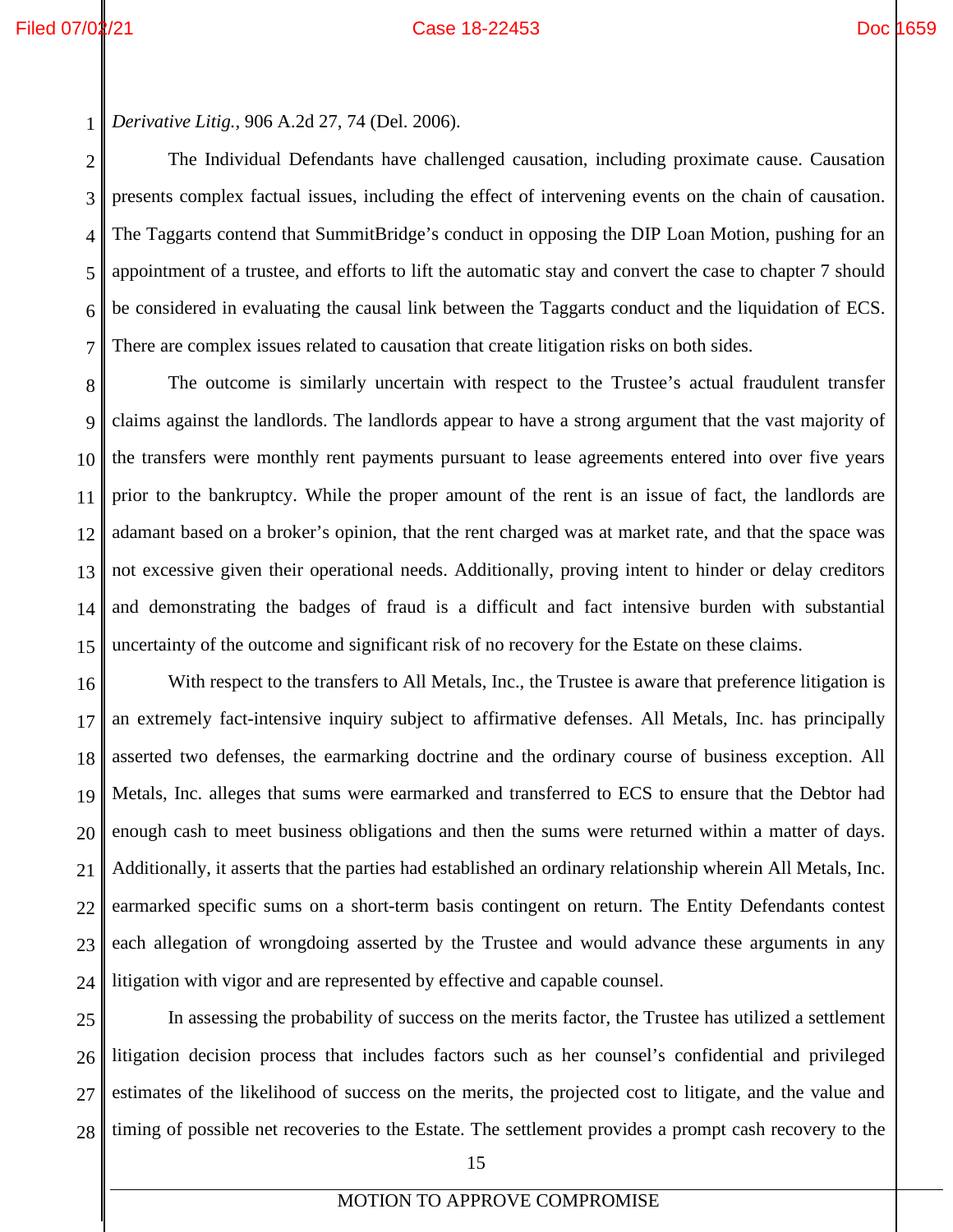### Filed 07/02/21 Case 18-22453 Doc 1659

1 2 Estate of \$1,350,000, in addition to a release of claims against the ECS Estate, including future unsecured claim under 11 U.S.C. § 502(h).

3 4 5 6 7 8 9 Importantly, pursuant to the Settlement Agreement, the landlords have agreed to waive and release their claims for allowance of post-petition rent for a seven-month period. By the Effective Date, the landlords are to withdraw their claims for chapter 11 administrative expenses in the amount of \$925,446.22 and chapter 7 administrative expenses in the amount of \$375,907.71 (Dkt. Nos. 1645, 1648). The release provides a significant benefit to the estate by freeing up monies for potential payments to other chapter 7 and 11 claimants that would have received less or no recoveries due to the amounts claimed by the landlords.

10 11 The Trustee respectfully submits that the probability of success on the merits factor strongly supports approval of this settlement.

<span id="page-19-0"></span>12

### **2. Difficulties of Collection**

13 14 15 16 17 This factor also supports settlement. The D&O insurance policy has a policy limit of \$2 million, a substantial portion of which was consumed prior to the mediation. The Trustee is certain that if the Settlement Agreement is not approved, and if the Adversary Proceeding were to continue to trial, the D&O insurance policy limit would be exhausted well in advance of trial; thereby, diminishing potential recovery for the Estate.

18 19 20 21 The Trustee and her counsel have substantial experience in litigating and collecting judgments and are familiar with the delay and issues that can arise during collection efforts. The settlement allows the Trustee to avoid that risk and delay by providing a substantial and prompt recovery. This factor weighs in favor of the settlement.

<span id="page-19-1"></span>22

### **3. Complexity, Expense, Inconvenience and Delay of Litigation**

23 24 25 26 27 28 This factor weighs in favor of the compromise. The law favors compromise and not litigation for its own sake. *In re Blair*, 538 F.2d 849, 851 (9th Cir. 1976). Given the high stakes and multiple legal disputes, determination would not likely be completed until years from now and at great expense. The Individual Defendants and Entity Defendants are sophisticated parties represented by high quality counsel who are experienced in defending claims such as those alleged by the Trustee. It is reasonable to anticipate that absent settlement, the Trustee's claims would be defended vigorously by both the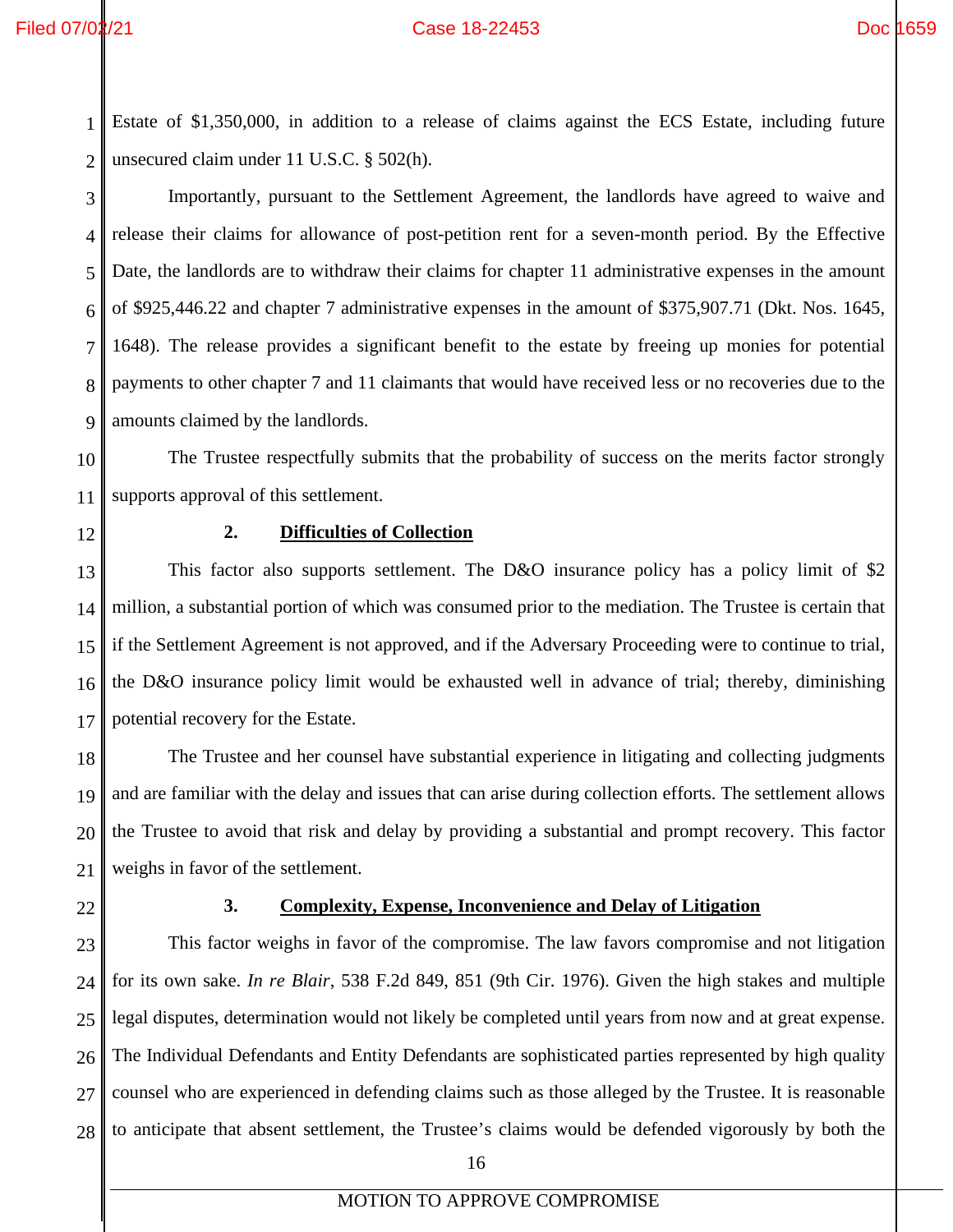1 2 Taggarts and the Entity Defendants, and that the defendants would appeal any loss with the attendant costs, delays, and uncertainty of ultimate recovery for the Estate.

3 4 5 6 7 8 9 10 11 12 13 As described in the discussion of the Trustee's probability of success, the dispute between the Trustee and the Taggarts and the Entity Defendants involve complex issues of law and fact and substantial affirmative defenses. Without the settlement, the Trustee would likely continue to engage in extensive and costly litigation that would delay and erode the Estate's recovery. Diamond McCarthy estimates as many as 10 fact witness depositions would have been conducted, including but not limited to the depositions of the defendants in the Adversary Proceeding, representatives of ZS Fund, former ECS employees and officers, representatives of SummitBridge, and attorneys at Snell & Wilmer. There are hundreds of thousands of documents, and there would be significant written discovery. The Individual Defendants have made clear that but for the settlement, they would engage in substantial discovery. The discovery process would have likely extended for at least a year or longer at significant expense to the Estate, vastly reducing any ultimate recovery received.

14 15 The settlement provides an immediate recovery without the costs, risks, and delays associated with further litigation. This factor heavily supports approval of the Settlement.

<span id="page-20-0"></span>16

### **4. Paramount Interests of Creditors**

17 18 19 Based on the Trustee's and her counsel's analysis, the Trustee believes that the actual value to the Estate gained from the settlement exceeds the value that would be gained from litigation taking into account the costs of the litigation and the risk of losing the litigation.

20 21 22 23 24 The settlement provides for \$1.35 million recovery despite genuine and substantial challenges to establishing liability and damages. Per the Court order approving Diamond McCarthy's employment under 11 U.S.C. § 328 (Dkt. No. 1111), subject to Court approval, Diamond McCarthy seeks approval of contingency fees in the amount of \$415,933.27 and reimbursement of costs in the amount of \$50,208.48.

25 26 27 The settlement provides for additional value in the withdrawal of administrative expense claims totaling \$1.3 million. Moreover, approving the settlement will best position the bankruptcy case for total resolution and administration of the Estate.

28

The settlement also provides for the Taggarts' good faith cooperation in the Trustee's state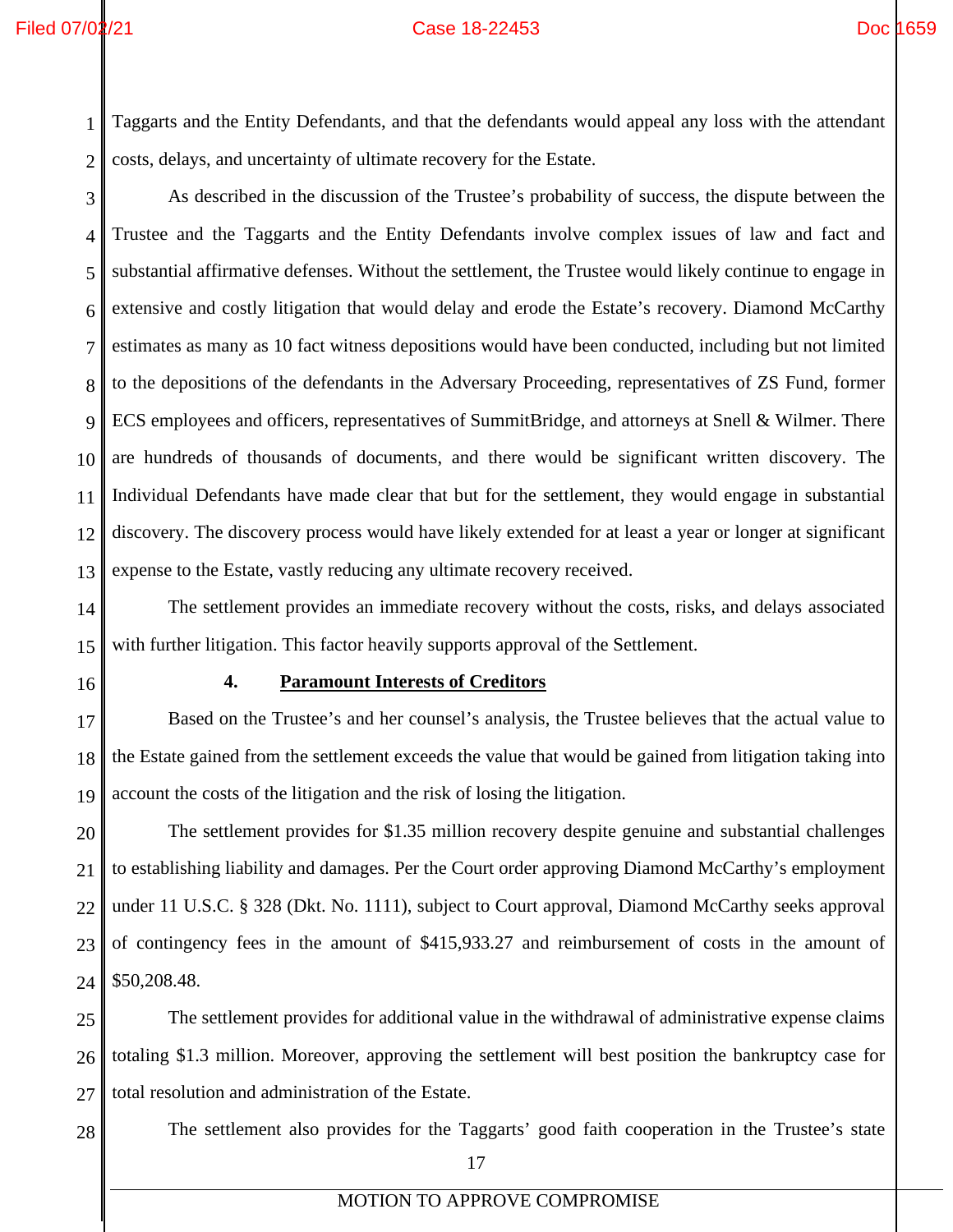1 2 3 4 5 6 7 court litigation against Snell & Wilmer. Prior to the Petition Date and after, the Taggarts communicated with Snell & Wilmer and have personal knowledge of that firm's conduct. The settlement dictates for the Taggarts to provide truthful information related to the Estate's claims against Snell & Wilmer and allows the Trustee to conduct interviews, obtain documents and testimony at trial or depositions pursuant to subpoenas. The Trustee contends that she has valid and strong claims against Snell & Wilmer and the cooperation clause provides important assistance in her efforts to recover additional sums for the benefit of the Estate.

8 9 10 11 12 Based on the foregoing and based on all the other information and analysis that she has available to her and her counsel, the Trustee believes that the present value to the ECS Estate from the settlement exceeds what the Estate could reasonably expect to receive net of fees and costs after litigation, and that approval of the settlement is in the best interest of the Estate and its creditors. Accordingly, the Trustee requests that that the Court approve the Settlement Agreement.

13

14

# <span id="page-21-0"></span>**B. The Court Should Determine the Adversary Proceeding Settlement Agreement is in Good Faith Under California Code of Civil Procedure 877.6**

15 16 17 18 19 20 21 Where, as here, California law governs a settlement agreement, the Ninth Circuit authorizes federal district courts to make a finding of good faith settlement pursuant to California Code of Civil Procedure ("C.C.P.") §§ 877 and 877.6. *See Federal Sav. & Loan Ins. Corp. v. Butler*, 904 F.2d 505, 509 (9th Cir. 1990). Evaluating a settlement under these statutes, in turn, typically involves analysis of the *Tech-Bilt* factors set forth in the California Supreme Court opinion of *Tech-Bilt, Inc. v. Woodward-Clyde Associates*, 38 Cal.3d 488, 499 (1985). *See Mason & Dixon Intermodal, Inc. v. Lapmaster Int'l LLC*, 632 F.3d 1056, 1064 (9th Cir. 2011) (applying the *Tech-Bilt* factors).

22 23 24 25 26 27 28 *Tech-Bilt* directs a court to consider the following non-exclusive factors to determine whether a settlement is made in good faith (1) a rough approximation of plaintiff's total recovery and the settling defendant's proportionate liability; (2) the settlement amount; (3) the allocation of settlement proceeds among plaintiffs; (4) the recognition that a settling party should pay less in settlement than it would if it were found liable after trial; (5) evidence, or lack thereof, of collusion, fraud, or tortious conduct aimed to injure the interests of non-settling defendants; (6) the financial conditions and insurance policy limits of the settling defendant; and (7) information available at the time of settlement. *See*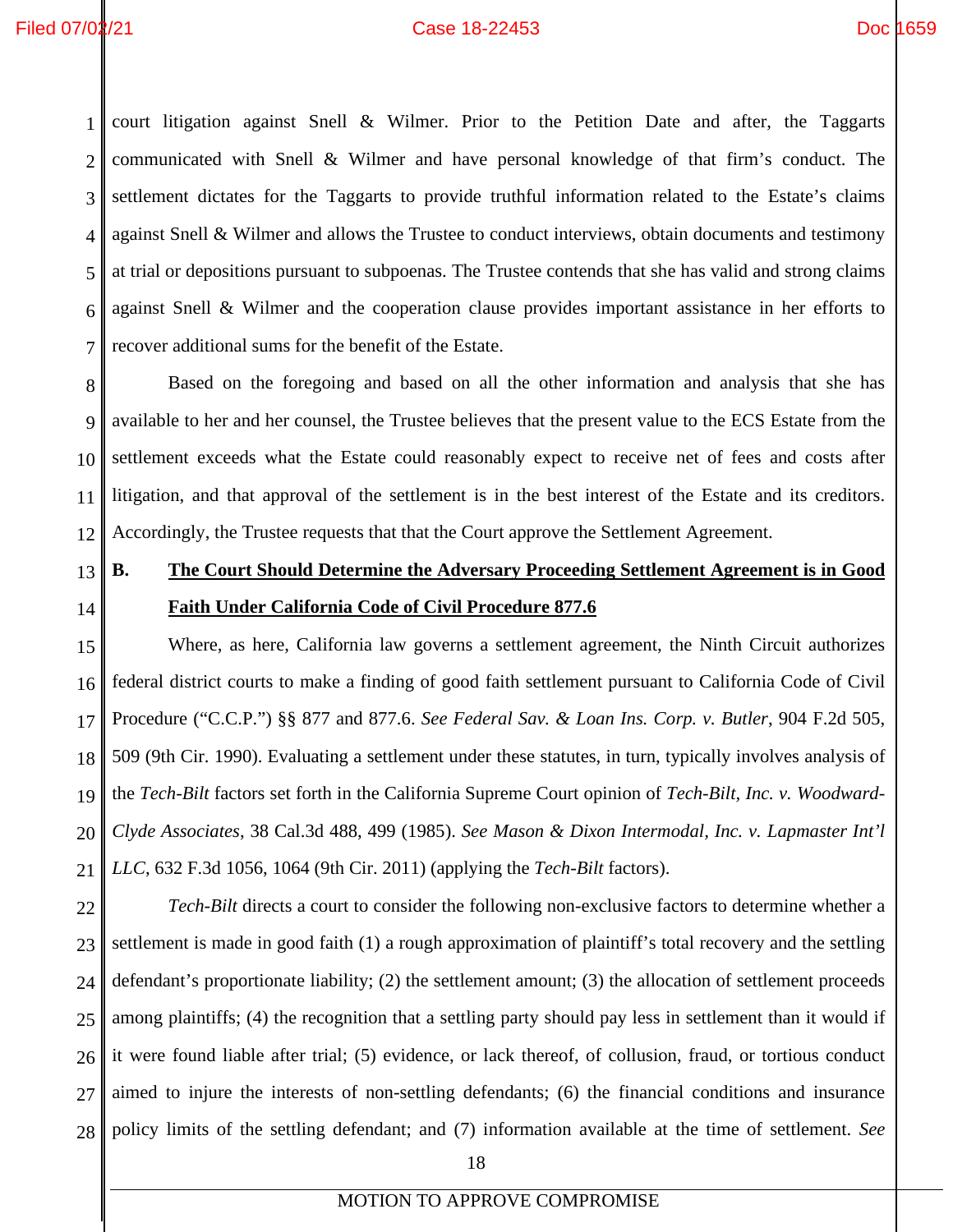1 2 3 4 5 *Tech-Bilt*, 38 Cal.3d at 499. Ultimately, the overarching principle is that "a defendant's settlement figure must not be grossly disproportionate to what a reasonable person, at the time of the settlement, would estimate the settling defendant's liability to be." *Id.* Here, the settlement is clearly within the "ball park" in relation to the *Tech-Bilt* factors and is consistent with the objectives of Section 877.6. *Id.* at. 489. All of the Tech-Bilt factors show that the Settlement Agreement was made in good faith.

6 7 8 9 10 11 12 13 14 The first *Tech-Bilt* factor is satisfied given that the settlement covers all parties in this action. Here, the Trustee sets forth two claims against the Individual Defendants for breach of fiduciary duty and corporate waste and three claims against the Entity Defendants for avoidance and recovery of fraudulent transfers. The Individual Defendants believe strong legal and factual arguments effectively negate the Trustee's claims but acknowledge the risks of litigation, especially given that these claims have proceeded past the pleading stage. As the Parties directed their efforts toward settlement, they identified a range of potential liability from which a fair settlement could be reached. The settlement payment of \$1,350,000.00 reflects a fair compromise that is proportionate to the Individual Defendants' liability based on what the Parties know at this stage in the litigation.

15 16 17 18 19 20 21 22 23 The same is true for the Entity Defendants' compromise. While the Trustee challenged \$2,025,126.40 in transactions to the Entity Defendants as avoidable transfers, the Entity Defendants believe that the vast majority of them are subject to complete defenses. Moreover, the Entity Defendants filed administrative expense claims in the Main Case totaling \$1,301.353.90. Thus, any potential recovery on the fraudulent transfer claims is subject to a potential offset that exceeds the Trustee's potential liability. For this reason, the Entity Defendants' agreement to withdraw the administrative expense claims in exchange for a full settlement of the Trustee's claim represents a reasonable outcome that ensures the Settlement Payment goes back into the estate for distribution to creditors unrelated to this litigation.

24 25 26 *Tech-Bilt* factor two indicates good faith because the \$1.35 million settlement plus the withdrawal of the Entity Defendants' administrative expense claims resulted in a settlement agreement that resolved this entire litigation.

- 27
- 28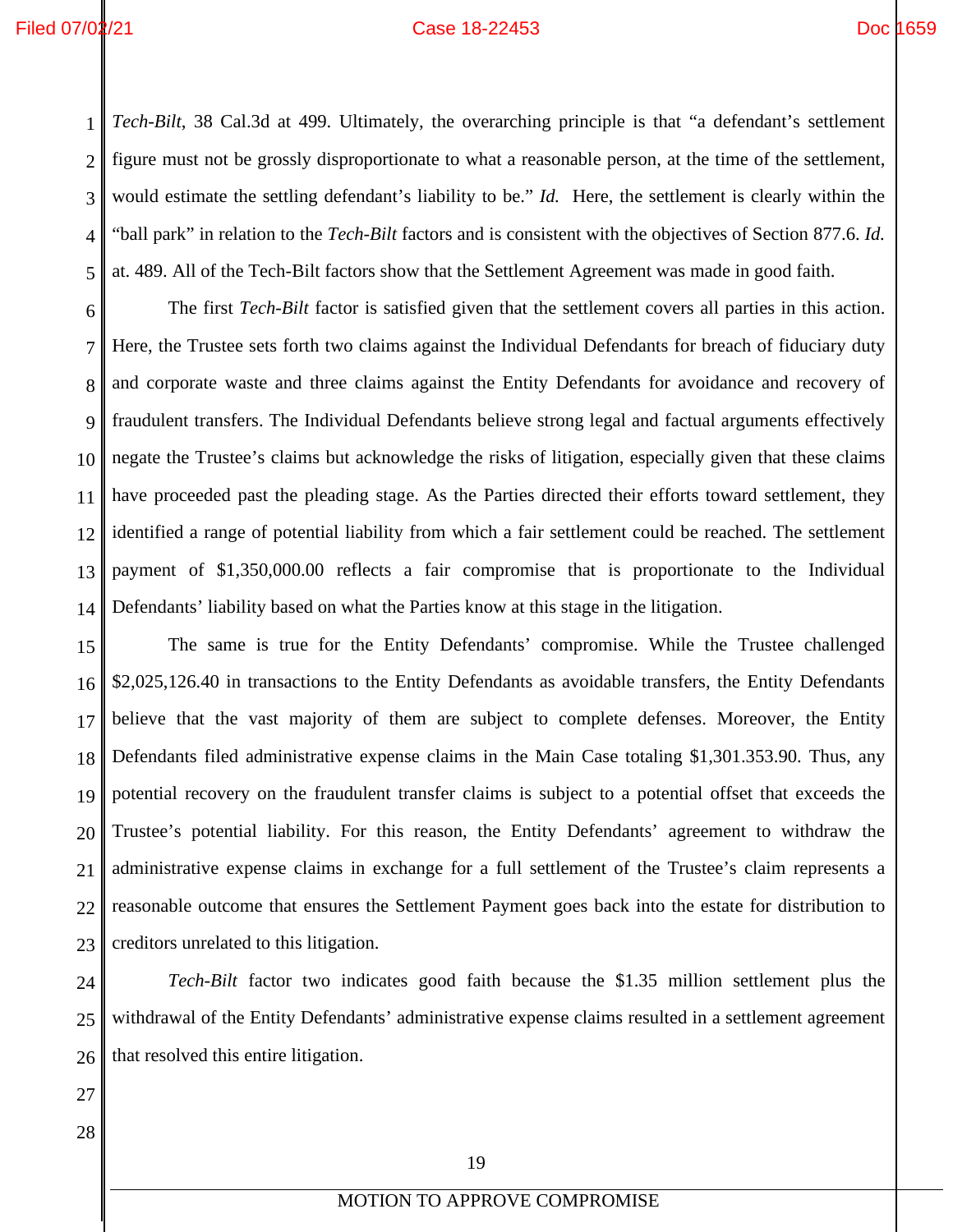*Tech-Bilt* factor three indicates good faith as the Settlement Amount will be paid to the ECS bankruptcy Estate and the Entity Defendants will withdraw their administrative expense claims from the Estate.

5 6 *Tech-Bilt* factor four indicates good faith as well. As the Parties progressed toward mediation, the Parties made good faith efforts to identify an appropriate settlement range given the claims and potential liability in this adversary proceeding.

7 8 9 10 11 The settlement agreement meets *Tech-Bilt* factor five as well. The settlement is the product of a thirteen-hour mediation before the Honorable Phillip Shefferly, retired Chief Judge of the United States Bankruptcy Court for the Eastern District of Michigan, in which all Parties personally participated. Thus, there is no plausible basis for claiming collusion, fraud, or tortious conduct by any Party.

12 13 14 15 The settlement satisfies *Tech-Bilt* factor six as well. The Individual Defendants are insured under a Directors and Officers liability insurance Policy from Liberty. The entire remaining amount under that Policy, after payment of defense costs, will be used to fund the majority of the settlement payment and the Individual Defendants have agreed to pay the balance out of their own pockets.

16 17 18 Finally, *Tech-Bilt* factor seven indicates good faith as the Parties placed their proverbial "chips on the table" in terms of claims and defenses at the mediation before Judge Shefferly. Therefore, the Parties had all the information available to negotiate a good faith settlement.

<span id="page-23-0"></span>19

# **V. CONCLUSION**

20 21 For all of the foregoing reasons, the Trustee respectfully requests that the Court to enter an order granting the relief requested in the Motion. Namely, that the Court:

22

(i) Approve the Settlement Agreement under Federal Rule of Bankruptcy Procedure 9019;

23 24 (ii) Approve Liberty's contribution to the Settlement Payment as Loss under the D&O Policy and that Liberty's portion of the Settlement Payment shall reduce the Policy's aggregate Limit

25 of Liability in a like amount;

26 27 28 (iii) Find the Settlement Agreement to be in good faith within the meaning of California Code of Civil Procedure section 877.6 and that claims of contribution and indemnity against the defendants under that or any other applicable law or principle of equity, are barred, including but not